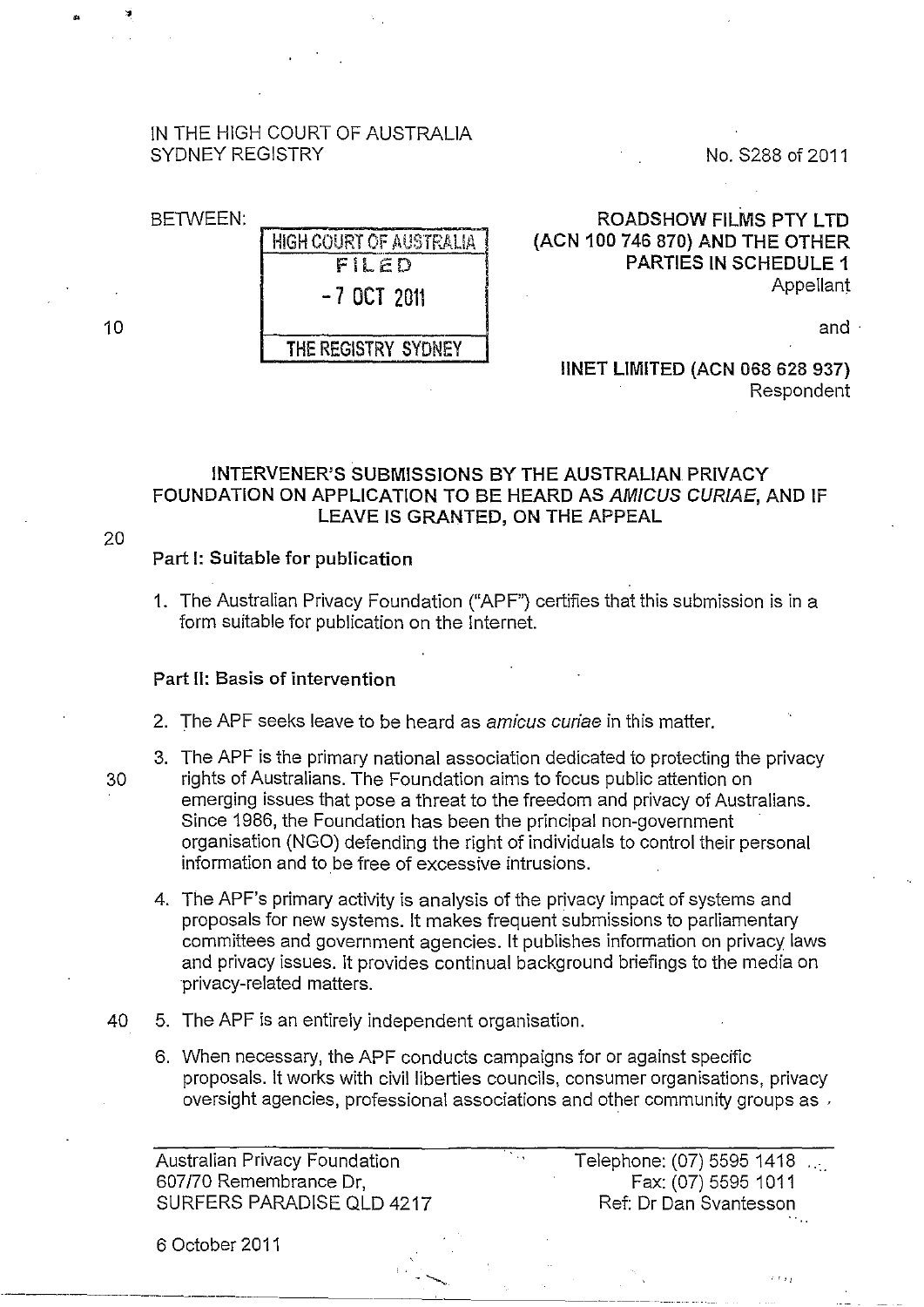appropriate to the circumstances. The Privacy Foundation is also an active participant in Privacy International, the world-wide privacy protection network.

- 7. The APF is open to membership by individuals and organisations who support the APF's Objects. Funding that is provided by members and donors is used to run the Foundation and to support its activities including research, campaigns and awards events.
- 8. The APF's contributions to policy are based on the expertise of the members of its Board, SubCommittees and Reference Groups, and its impact reflects the . quality of the evidence, analysis and arguments that its contributions contain.
- 10 9. The APF's Board, SubCommittees and Reference Groups comprise professionals who bring to their work deep experience in privacy, information technology and the law. The work of the APF is further assisted by its Patron and Advisory Panel consisting of leading citizens.<sup>1</sup>
- 10. The APF does not claim any right to formally represent the public as a whole, nor to formally represent any particular population segment, and if accordingly makes no public declarations about its membership-base. At the same time, the fact that online privacy is a major concern to the Australian public seems beyond intelligent dispute, and is backed up by ample statistical evidence. For example already in 2001, responses to research on community attitudes to 20 privacy, conducted by the Office of the Privacy Commission, showed that 90% of Internet users viewed monitoring of their Internet usage without consent as privacy invasive.<sup>2</sup>

### Part Ill: **Why** leave should be granted

'l ,

- 11. The matter of the appeal is set in the area of copyright law. However, he issue of what responsibility Internet Service Providers ("ISPs") should bear in relation to alleged copyright infringements raises questions of general public importance.
- 12. Privacy is a major issue as the activities of both the appellants and the 30 respondent involve the collection, use and disclosure of personal information. Neither the collection of evidence by the appellants, nor the activities the appellants want the respondent to engage in, can take place without invasions of the privacy of individual Internet users. Consequently, any answer the Court gives as to the correct interpretation of s. 101 (1A) of the Copyright Act 1968 (Cth), and more broadly to the question of the level of knowledge required for a finding of authorisation of copyright infringement, will affect the privacy of virtually every Australian on a day to day basis.

. ...

*. ,i* 

-2-

http://www.privacy.org.au/About/AdvisoryPanel.html.

<sup>&</sup>lt;sup>2</sup> Submission by the Office of the Federal Privacy Commissioner to the Copyright Digital Agenda Review: Carriers and Carriage Service Providers Issues Paper (October 2003), at 4. http://www.privacy.gov.au/materials/types/submissions?filterby=2003&sortby=65.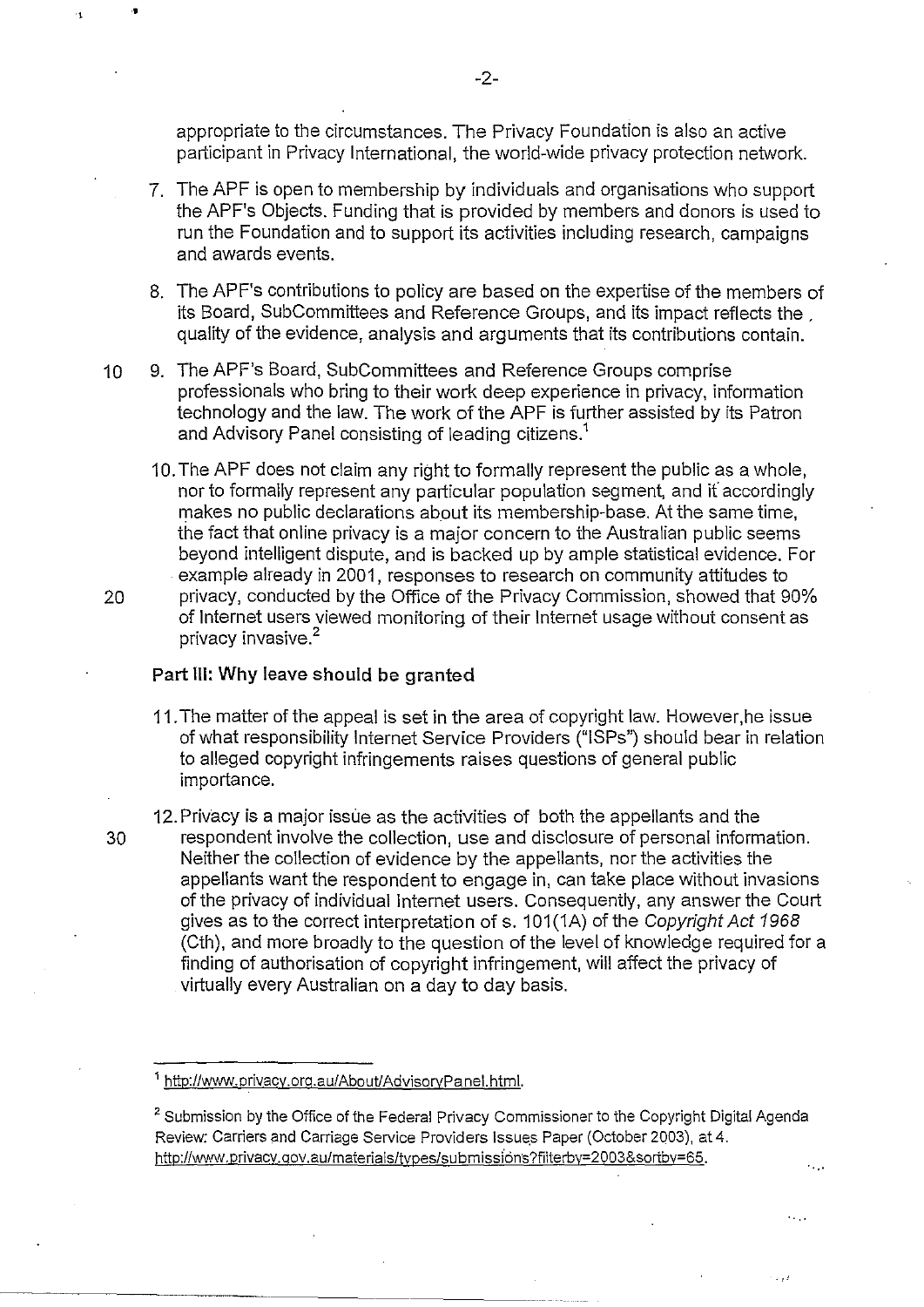- 13.lf the Court is minded to grant leave, we seek only to rely on our written submissions. We do not seek leave to present oral submissions.
- 14. The APF's submissions aim to bring attention to the significant privacy considerations that impact upon the questions raised in the appeal.

15. So as to not inconvenience the proceedings, the submissions do not seek to raise any additional legal issues. They present additional arguments on legal issues the Court will address within the appeal and do not overlap with the arguments raised by the parties (or the interveners). Thus, should leave be granted, the APF's submissions should not add any materially additional costs. 10 Nor should they materially affect the duration of the proceedings.

16. Finally, as is clearly demonstrated by the fact that privacy has gained no attention **in** the proceedings to date, the APF's interest in the matter is distinct from those of the parties. It appears that, but for the APF's submissions, those privacy interests will be overlooked, or at least, be given insufficient emphasis.

### **Part IV: Applicable provisions and regulations**

17. Apart from the statutory provisions of the Privacy Act 1988 (Cth) referred to in this submission, the appellant's submission dated 9 September 2011 contains (as Annexure "A") the relevant statutory provisions as they existed at the 20 relevant time, and at present. Annexure "A" of the APF's submission contains the relevant statutory provisions of the Privacy Act 1988 (Cth).

### **Part V: Submissions**

18. While ascertaining the correct meaning of s. 101 (1A) of the Copyright Act 1968 (Cth) is a matter of legal interpretation, the Court must, it is submitted, be mindful of the societal implications that flow from the interpretation it chooses to favour. The impact the decision has on the day to day privacy of the Australian public is at the heart of those implications. This is particularly serious as important aspects of societal interaction takes place online and Australians 30 · live an increasingly large part of their life through the Internet.

#### **The. privacy framework**

19. Privacy is recognised as a fundamental human right in a number of important international agreements. For example, Article 17 of the International Covenant on Civil and Political Rights (New York, 16 December 1966), to which Australia is a party, reads as follows:

1. No one shalf be subjected to arbitrary or unlawful interference with his privacy, family, home or correspondence, nor to unlawful attacks on his 40 honour and reputation.

,,,,

a.

2. Everyone has the right to the protection of the law against such interference or attacks.

•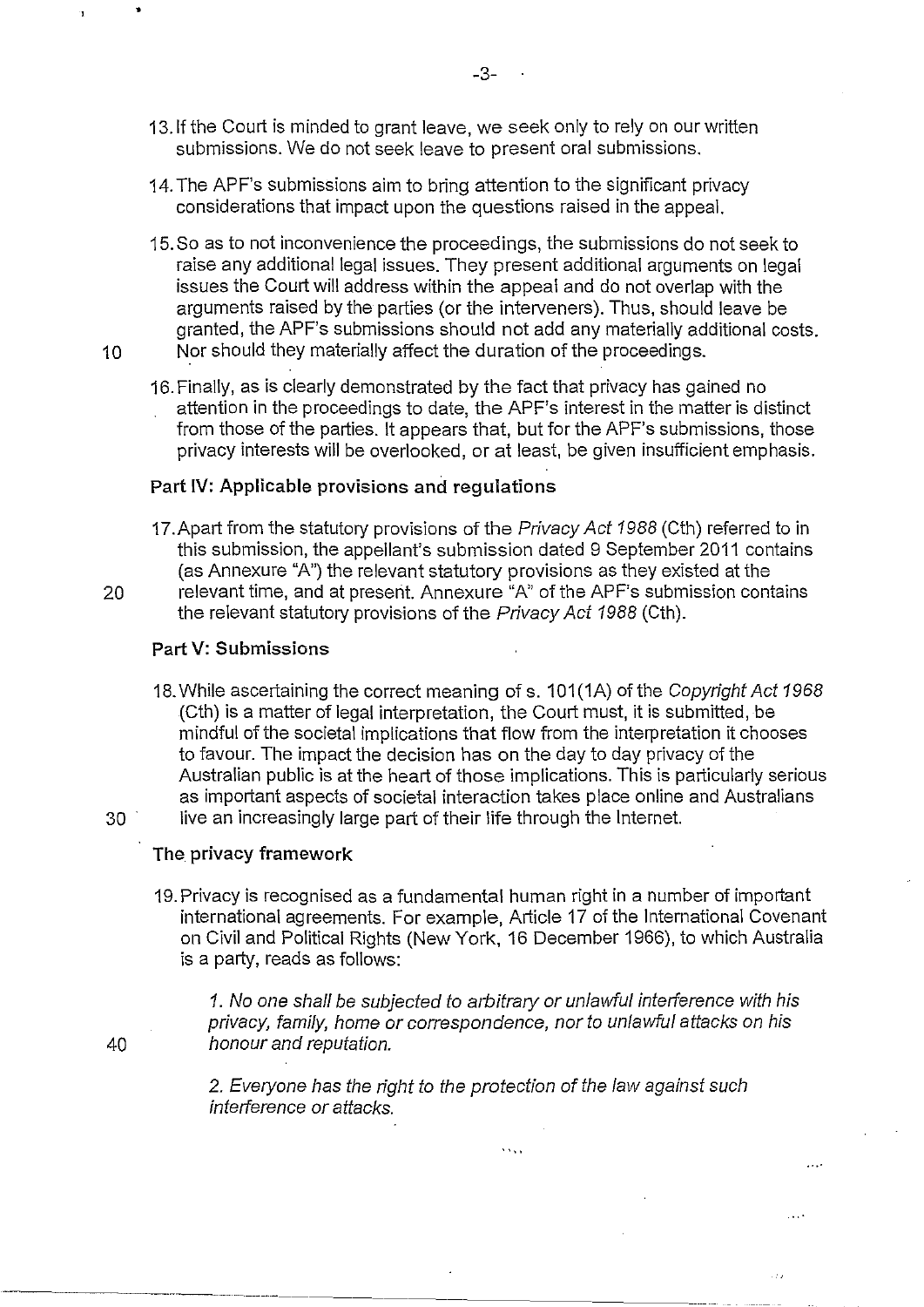- 20.ln addition, privacy rights are protected through a patchwork of state and federal legislation in Australia, most notably, the Privacy Act 1988 (Cth). Importantly, that Act includes 10 National Privacy Principles that apply to the parties in this matter. Furthermore, the extent to which privacy interests are protected under Australian law by either or both of a tort of interference with privacy, or the law of breach of confidence, has not yet been fully determined by Australian courts. Both types of actions are still possible sources of protection for the privacy of Australians.
- 10 21. Thus, it is the APF's submission that, privacy is of relevance here, both as directly and clearly prescribed legal rules under the relevant law, and as a more broadly defined fundamental human right.

#### **How privacy fits within Copyright Act 1968 (Cth) s. 101(1A)**

- 22. The APF submits that, while not expressly mentioned, privacy considerations play a central role in the correct interpretation of s. 101 (1A), which includes three elements that must be taken into account when determining whether a person has authorised a copyright infringement:
- 20 (a) the extent (if any) of the person's power to prevent the doing of the act concerned;

(b) the nature of any relationship existing between the person and the person who did the act concerned;

(c) whether the person took any other reasonable steps to prevent or avoid the doing of the act, including whether the person complied with any relevant industry codes of practice.

- 30 23.lt is the APF's submission that, privacy considerations arise in relation to all of these elements. In speaking of "whether the person took any other reasonable steps to prevent or avoid the doing of the acf', s. 101 (1A)(c) makes clear that such a person cannot be expected to do all that lies within its power. Rather the taking of reasonable steps suffices. Furthermore, a person could not be expected to take steps which would otherwise be in breach of the law, whether statutory rights of privacy or privacy protections arising otherwise in law or equity.
- 24.1n assessing what steps reasonably can be taken by an ISP faced with evidence suggesting that some of its customers, or persons using the 40 connection of its customers, have engaged in copyright infringements, several interests must be balanced against each other, and account must be taken of the ISP's privacy obligations to both its customers and to other persons using the connection of its customers. Put differently, whether it actually violates privacy law or not, a step is not reasonable if it involves a disproportionate interference with the customer's, or another person's, privacy.
	- 25.1n this context, it must be kept in mind that, the option of pursuing their interests through established court procedures remains open to the Copyright Owners. The existence of such an alternative, with the safeguards it entails,  $\cdots$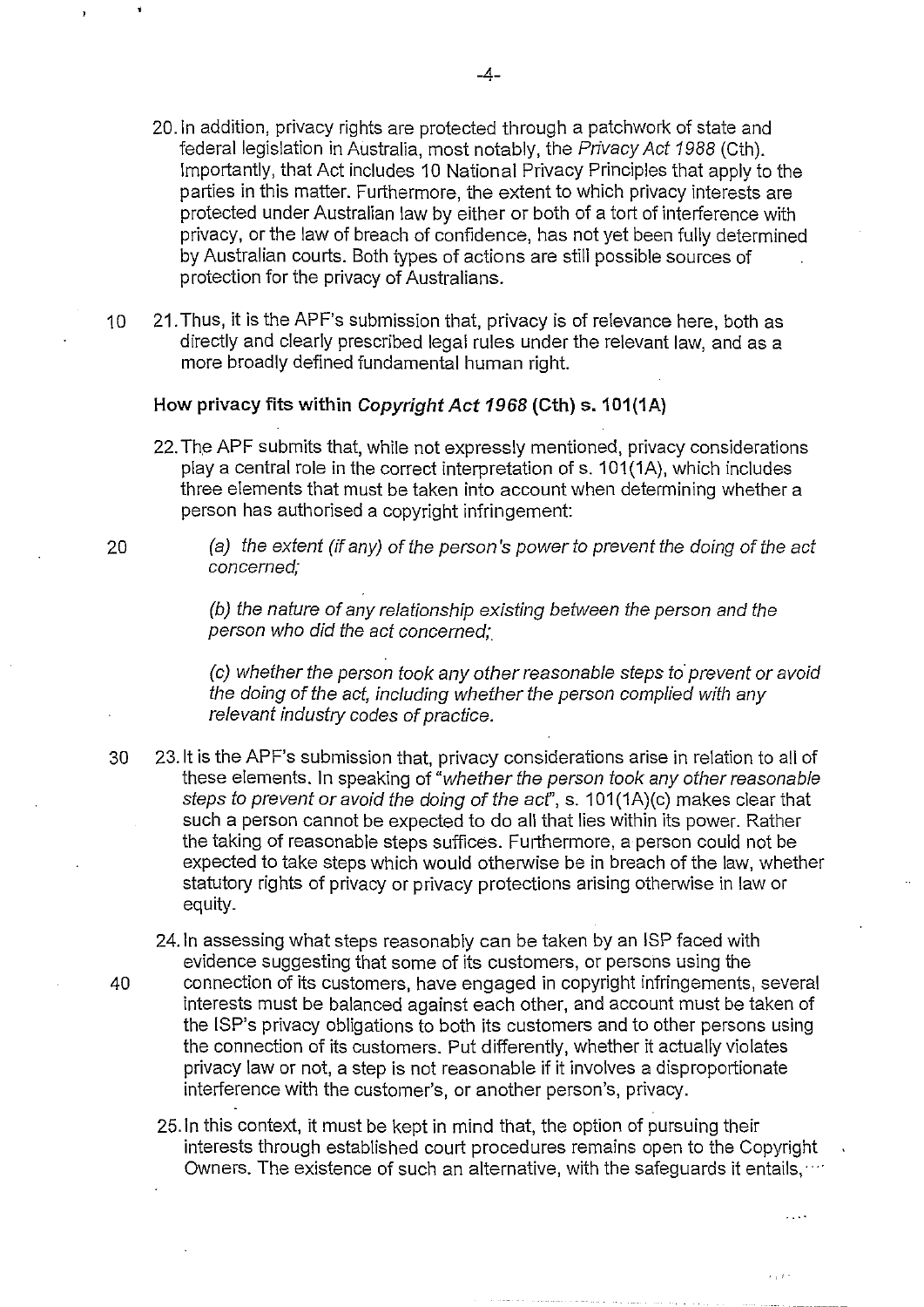undermines any suggestion that drastic routine invasions of privacy are justifiable by reference to the financial interest of the Copyright Owners.

-5-

- 26.lndeed, without condoning, or excusing, copyright infringements, one may, from a policy point of view argue that, the steps Copyright Owners can take to adjust their business models, so as to discourage copyright infringements, ought to be considered when assessing what steps they reasonably can expect an ISP to take on their behalf.
- 27. In any matter similar to that at hand, the ISP's "power to prevent the doing of the act concerned" (referred to in s.  $101(1A)(a)$ ) is limited by the fact that it has 10 an obligation to comply e.g. with the *Privacy Act 1988* (Cth), the Telecommunications Act 1997 (Cth), any other statutory provisions, and any
	- 28.Apart from observing that it may be that the matter deserves closer attention than has been provided so far, these submissions will not address the legal issues that arise in relation to the Telecommunications Act 1997 (Cth).

protections of privacy provided through common law or equity.

- 29.lt is, however, the APF's submission that, regardless of how the Court determines the correct application of the Telecommunications Act 1997 (Cth), the Privacy Act 1988 (Cth) imposes important restrictions on how an ISP may  $\text{collect}^3$ , use and disclose<sup>4</sup> personal information about its customers, and about 20 its non-customer users.
	- 30. When examining "the nature of any relationship existing between the person and the person who did the act concerned' it must be remembered that, that relationship will always have a privacy dimension to it; it will always impose certain privacy obligation (e.g. stemming from the Privacy Act 1988 (Cth) or the law of breach of confidence), on the ISP. Those privacy obligations must necessarily impact on the application of s. 101(1A).
- 31. Further, due to the common practise of several persons (e.g. a family) sharing the same Internet connection, in a significant number of cases, the ISP's customer will not be the actual infringer. For the ISP to be liable for having 30 authorised the infringement, it would be necessary to argue that the customer is liable for authorising the actual infringer's act. It would then be necessary to argue that the ISP in some sense is liable for the customer's authorisation. This means that in such a case, the position of the ISP is rather disconnected from the actual infringement.
	- 32. In such a case, the ISP's "power to prevent the doing of the act concerned" (referred to in s. 101 $(1A)(a)$ ) is limited by the fact that, preventing the infringement can only be done by cutting the Internet connection to the actual customer; a person who has not engaged in the actual copyright infringement. At a minimum, this brings attention to the fact that iiNet may be dealing with the

<sup>&</sup>lt;sup>3</sup> National Privacy Principle 1.

<sup>&</sup>lt;sup>4</sup> National Privacy Principle 2.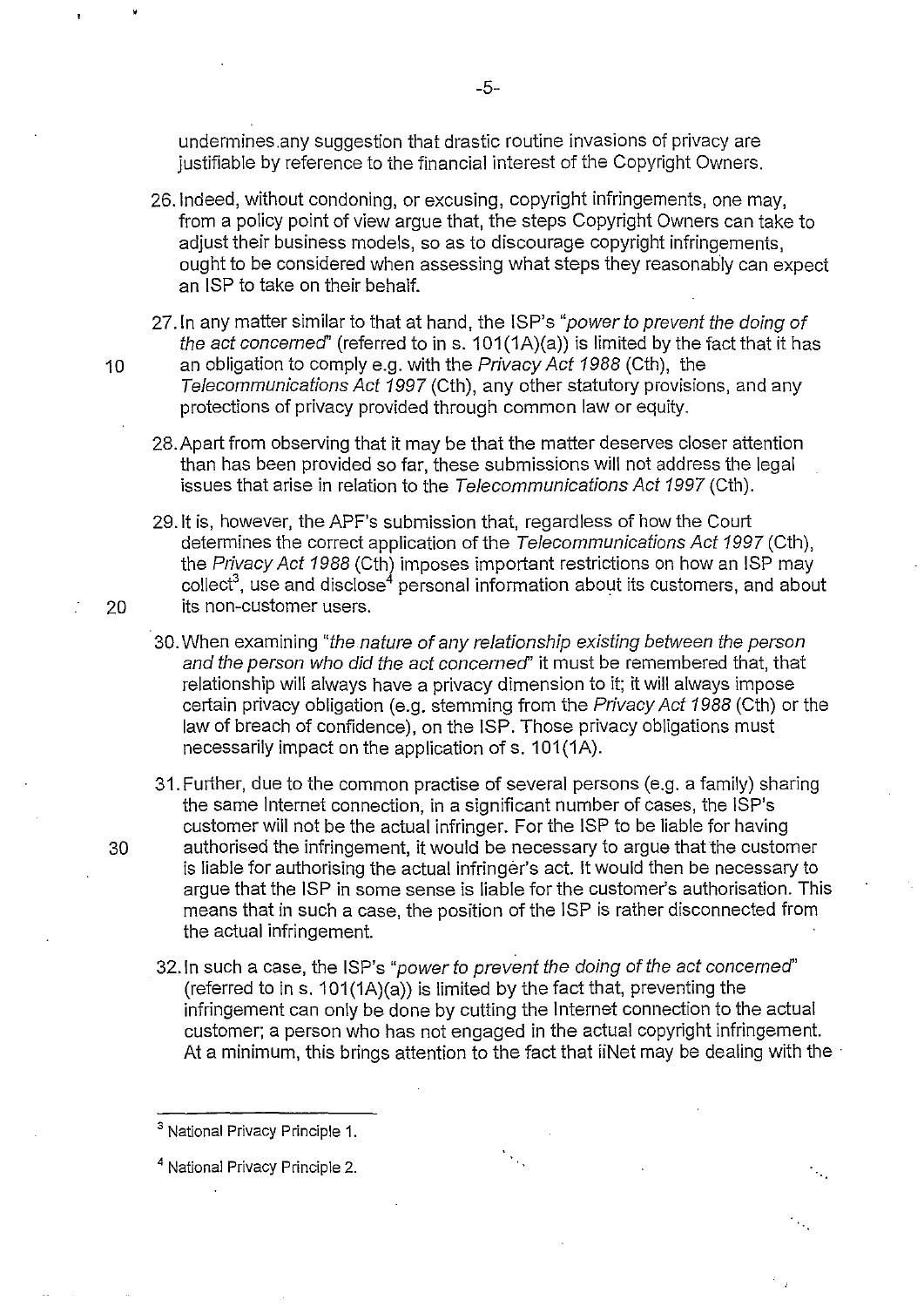personal information of third parties with whom it has no contractual arrangement. The importance of this is elaborated upon below.

#### **The types of personal information in question**

33. The appellant's submission ([14]) provides a useful list of the types of information it, or parties acting on its behalf, have collected and used:

"PeeriD", date and time, file name downloaded, hash, filmfTV title, studio, percentage of file shared, MB [megabytes] downloaded, percentage of file downloaded, peer host name and country.

10

34. Further guidance as to the extent of the collection can be gained, e.g., from Emmett J's discussion:<sup>5</sup>

DtecNet Agent created a running Jog of every activity, which included every single request sent between computers and every packet of data exchanged between those computers. Accordingly, every aspect of the connection and download was recorded and Jogged by DtecNet Agent. All the information received by DtecNet Agent was recorded and stored on DtecNet's servers.

- 20 35. The information iiNet would need to use to warn, or to suspend or terminate provision of services to, a customer plainly fall within the classification of personal information:<sup>6</sup>
	- a) The IP addresses and times and other information provided by the infringement notices (AFACT information).
	- b) Information identifying the IP addresses that were allocated to particular iiNet customers at particular times (score information).
	- c) Information as to the personal details, such as names, addresses, email addresses and telephone numbers, of iiNet's customers (rumba information).
- 30 36. Thus, it must be common ground that, **in** the hands of the ISP, this information identifies an individual and therefore amount to the type of 'personal information' protected under the Privacy Act 1988 (Cth):

"personal information" means information or an opinion (including information or an opinion forming part of a database), whether true or not, and whether recorded in a material form or not, about an individual whose identity is apparent, or can reasonably be ascertained, from the information or opinion.

tiva.

 $\cdot$  .

5 (2011) 275 ALR 1 at 17 [69].

 $7$  Privacy Act 1988 (Cth), s. 6.

 $6$  (2011) 275 ALR 1 at 52 [230].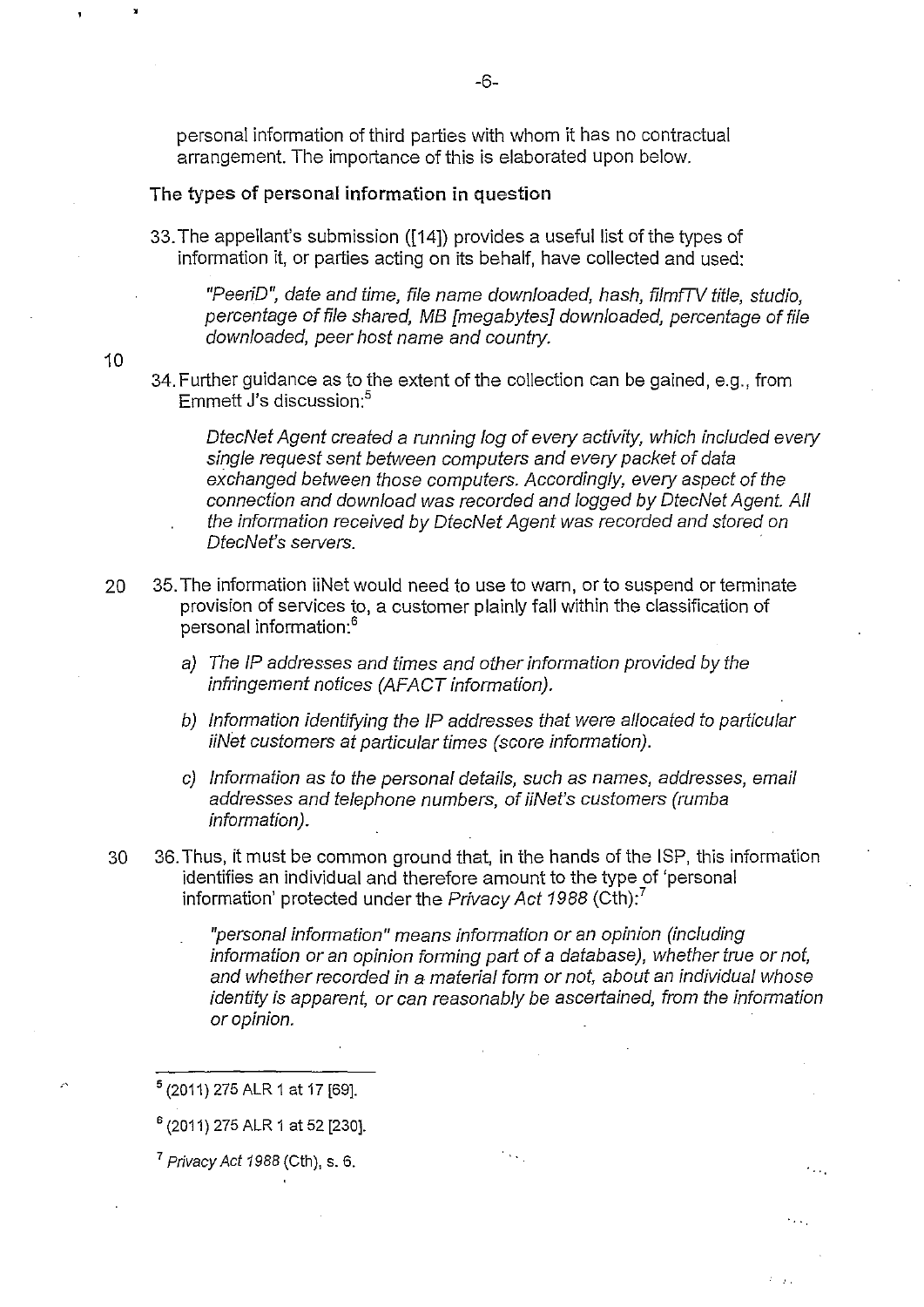37. However, the AFACT information alone, may amount to personal information. The literature, and court decisions, on whether an lP address amounts to personal information is too voluminous to be given justice here. Importantly, the Australian Law Reform Commission has expressed the following view:<sup>8</sup>

While stand alone telephone numbers, street addresses and IP addresses may not be personal information for the purposes of the Privacy Act, such information may become personal information in certain circumstances. The ALRC acknowledges that telephone numbers relate to telephones or other communications devices, IP addresses to computers, and street addresses 10 to houses, rather than individuals, but notes that such information may come to be associated with a particular individual as information accretes around the number or address.

- 38.1n commenting on this issue, the influential EU Advisory Body on Data Protection and Privacy (the Article 29 Working Group) goes even further, and has taken the view that: "IP addresses attributed to Internet users are personal data and are protected by EU Directives 95146 and 97/66.'*9* The Working Party reached its conclusion in light of the fact that "[i]n the case of IP addresses the ISP is always able to make a link between the user identity and the IP addresses and so may be other parties, for instance by making use of available 20 registers of allocated IP addresses or by using other existing technical means."<sup>10</sup>
	- 39. Thus, whether the information collected by the Copyright owners, or on their behalf, amounts to personal information must be assessed in each individual case. An assessment also needs to be made whether any obligations of confidence attach to the information.
	- 40. The types of information discussed above may appear of limited significance at a first glance. However, upon reflection it is clear that such data can reveal important facts about a person (or group of persons) such as interests, philosophical beliefs, political opinions, and sexual preferences or practices.
- 30 Thus, in a privacy sense, this is sensitive personal information as defined in s. 6 of the Privacy Act *1988* (Cth) afforded special protection under National Privacy Principle 10. Further, such information may also reveal facts about the person's (or group of persons') habits, such as when they use their computers, which in turn can be used to ascertain when the person (or group of persons) spend time at home, and can e.g. be targeted for marketing calls and the like. The realisation that such information is of importance is well illustrated in the current debate about the use of smart metering of energy consumption (see further Rainer Knyrim and Gerald Trieb, Smart metering under EU data . protection law, International Data Privacy Law (2011) 1(2): 121-128).

·. , .

 $L \times L$ 

-7-

<sup>&</sup>lt;sup>8</sup> AUSTRALIAN LAW REFORM COMMISSION, FOR YOUR INFORMATION: AUSTRALIAN PRIVACY LAW AND PRACTICE 1 6.60 (Report No. 108, 2008).

<sup>&</sup>lt;sup>9</sup> Article 29 Data Protection Working Party, Opinion 2/2002 on the use of unique identifiers in telecommunication terminal equipments: the example of IPv6, WP 58, at 3 (adopted on May. 30, 2002), available at http://ec.europa.euliustice/policies/privacy/docs/wpdocs/2002/wp58 en.pdf . 10 */d.* . , · ...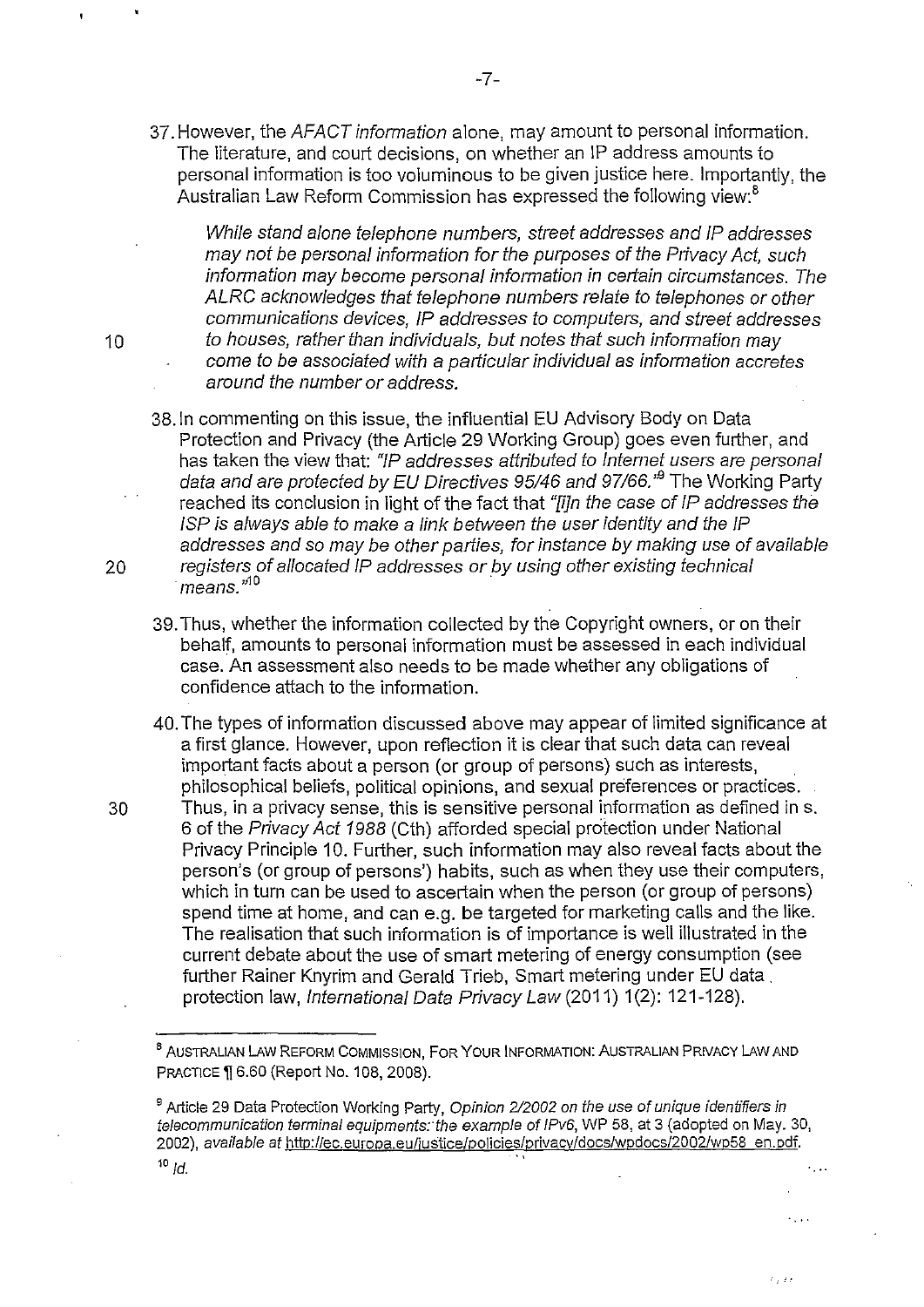41.Attention should also be given to the type of information an ISP would be required to provide to a customer it is alleging has violated the terms of service by infringing copyright. One would think that fairness demands that such an allegation, particularly if coupled with a threat of terminating the service, or an actual termination of the service, would need to include details of the allegation, such as when the alleged infringement would have occurred and the nature of the alleged infringement. The problem this gives rise to is that, as concluded above, in a significant number of cases, the actual infringer will not be the ISP's customer. In such cases, the ISP is likely to be disclosing personal 10 information about the alleged infringer to the .customer. Such a disclosure would be particularly serious where the allegation is based on inaccurate data.

#### **Selected privacy issues**

- 42.Apart from the privacy issues already introduced, the APF submits that, there are several other privacy concerns that must impact upon the correct interpretation of s. 101(1A).
- 43. First, any large collection of personal information is a concern. As demonstrated time and time again, such collections work as 'honey pot' for hackers seeking personal information e.g. to be used for identity crime. One need not look far to find examples. As recently as May 2011, it was reported 20 that a private company (TMG) that scans file-sharing networks and gathers the IP addresses of alleged infringers as part of the French government's 'three strikes' approach to online copyright infringement suffered an embarrassing security breach forcing the French government to "temporarily suspend" its acquisition of new data from TMG.
	- 44.1mportantly, the Office of the Privacy Commissioner has told a Senate Standing Committee that:<sup>12</sup>

Broad scale collection and retention of web browsing information could significantly impact on the privacy of individuals. Possible privacy issues could include greater risks of data loss or misuse, unwarranted surveillance, 30 data linking and data mining, and identity theft.

45.ln this context, it is also relevant to consider the Office of the Privacy Commissioner's position that:<sup>13</sup>

> In the Office's view, any collection and use of personal information for law enforcement purposes should be:

 $13$  *<i>ld.* 

<sup>&</sup>lt;sup>11</sup> Ars Technica - "France halts 'three strikes' IP address collection after data leak" http://arstechnica.com/tech-policy/news/2011/05/france-halts-three-strikes-ip-address-collectionafter-data-leak.ars.

<sup>&</sup>lt;sup>12</sup> The adequacy of protections for the privacy of Australians online - Submission to Senate Standing Committee on Environment, Communications and the Arts (August 2010) http://www.privacy.gov.au/materials/types/download/9558/7122.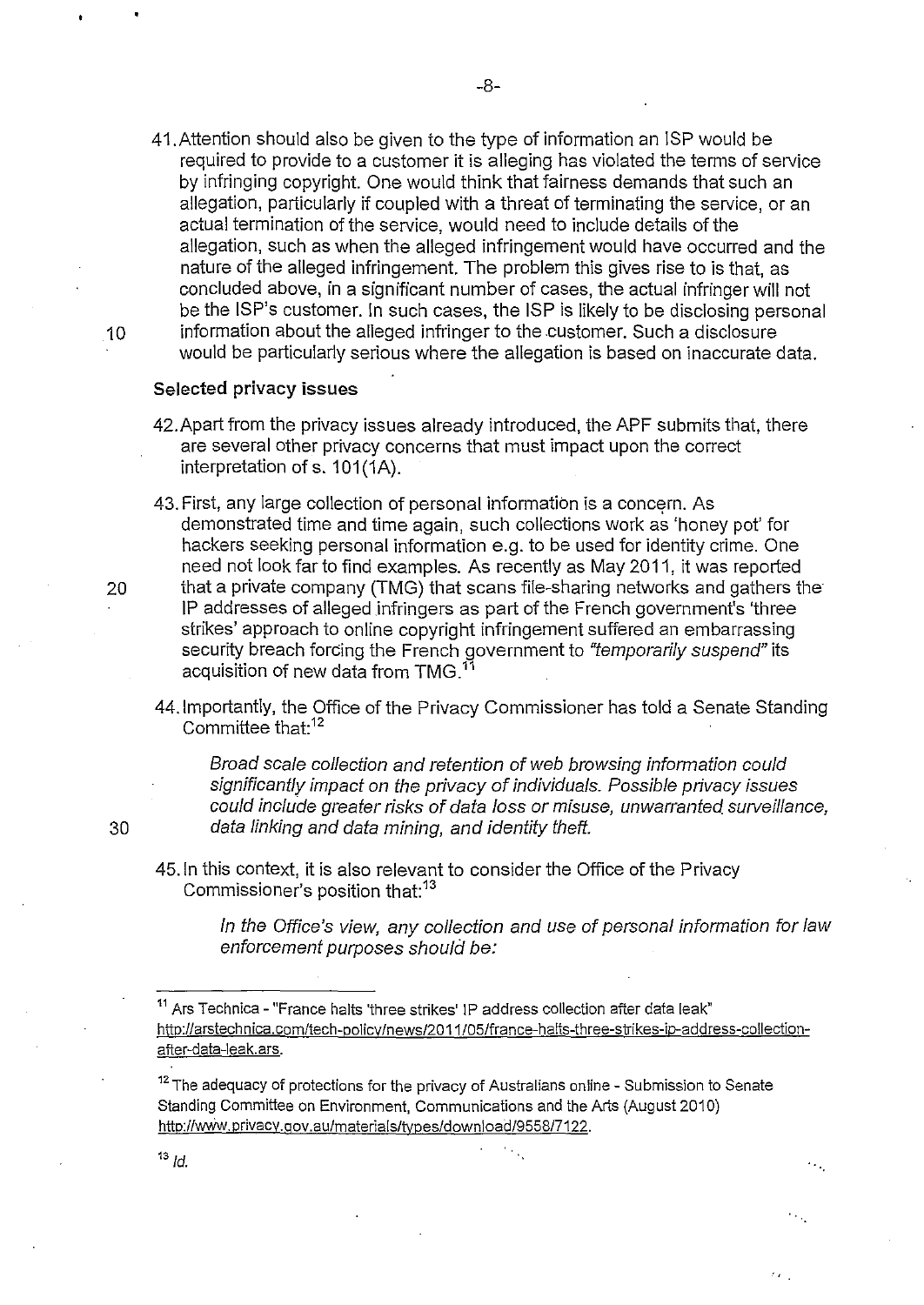- a necessary response to a clearly defined problem
- proportionate to the risk posed
- subject to a privacy impact assessment, and
- accompanied by adequate accountability and review mechanisms.

46. There can be no doubt that an even more stringent standard is justified where the collection and use is by private entities for the enforcement of private property rights.

47.1n 2003, the Office of the Federal Privacy Commissioner considered in detail a 10 streamlined process for obtaining access to ISP subscriber details, especially in response to alleged breaches of copyright. The key recommendations/opinions from this submission were: <sup>14</sup>

- a) The least privacy intrusive alternative process should be considered with respect to any streamlined process for access to ISP subscriber details.
- b) Any access regime which might invest in private sector industries or interests, powers to access subscriber information in a way which is currently possible only through law enforcement agencies and to further infringe on the privacy of subscribers to ISP services in order to address copyright infringement concerns is opposed.
- 20 c) The implementation of any streamlined process should provide stringent, privacy and legal protections equivalent to the current mechanisms in place to protect access to ISP subscriber information, and not diminish existing protections around disclosure of subscriber information.
	- i) For example, a process along similar lines to that adopted under the Digital Millennium Copyright Act (1998) in the United States is likely to be inconsistent with existing privacy protections in the Telecommunications and Privacy Acts:

It is not clear from the Issues paper how, in a more streamlined process, the authority to investigate infringements of copyright would be invested or in whom. The high level of privacy invasiveness of the activity would demand a commensurate level of authority to govern decisions on access. At present, the power is vested in the courts to rule on discovery applications and on appropriate judicial authorities to issue warrants to law enforcement agencies investigating potential criminal breaches of copyright.

Any new processes to permit access to subscriber information should include stringent rules to limit access to cases that are serious and where there are significant grounds for suspecting a breach. For example, it may not be appropriate to allow personal

<sup>&</sup>lt;sup>14</sup> Submission by the Office of the Federal Privacy Commissioner to the Copyright Digital Agenda Review: Carriers and Carriage Service Providers Issues Paper (October 2003). http://www.privacy.qov.au/materials/types/download/8640/6486.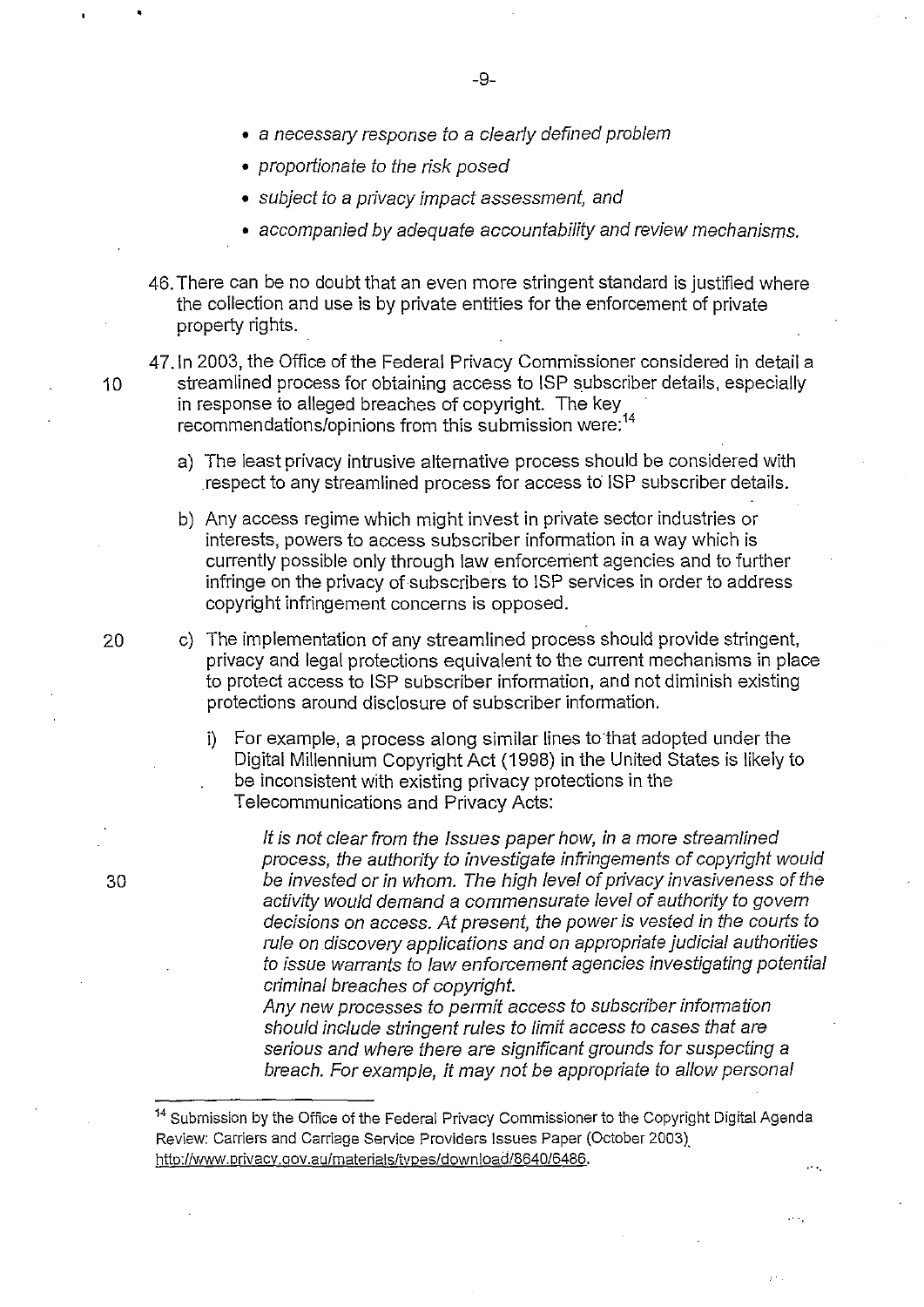information collected by law enforcement agencies under warrant in the course of a criminal investigation to be subsequently used for civil actions. *<sup>15</sup>*

- ii) Attempts to overcome privacy obligations by inducing individual subscribers to 'sign away' privacy protections and submit to increasingly privacy-intrusive 'bundled-consent' processes in order to access ISP services or internet information are of concern.
- 48. There is also reason to take account of the regulation of transborder data flows. Indeed, in the matter at hand the evidence of the infringements was 10 collected by technicians operating partly in Australia and partly in Northern and Eastern Europe. It can, thus, be assumed that information about the online activities of Australians may find its way to foreign countries, perhaps with weaker privacy protection than what is provided in Australia. Under National Privacy Principle 9 such cross-border data transfer is a key issue in privacy law.
- 49. To all this, it may be objected that the customer consents to the use and disclosure of its personal information. Indeed, as discussed by Emmett J ([245]), an argument along those lines was presented by the appellants in the context of s. 289 of the Telecommunications Act 1997 (Cth). However, such an 20 cobjection evaporates in a sober-minded consideration of the real state of
- 50. First, while the customers consent to the collection and use of their personal information so that iiNet can provide them with its services, there is nothing to suggest they automatically also consent to that information being used by iiNet to monitor their compliance with copyright laws, on behalf of domestic and overseas Copyright Owners. Such consent is not express and cannot be implied as the customer cannot be viewed as having been sufficiently informed. Indeed, the provision of the service, and iiNet monitoring compliance with copyright laws, being distinct matters, it would be inappropriate for the 30 customer's consent on those two matter being bundled together:<sup>16</sup>

The Federal Privacy Commissioner has expressed concerns about the practice of 'bundling consent; that is, making delivery of a service conditional upon the individual giving consent for other forms of information handling practice that are not necessary for delivery of the service. This is particularly of concern where the practice would otherwise fall outside of the allowable uses and disclosures of personal information under the Privacy Act.

51.Second, as noted, the proposed actions to be taken by iiNet may disclose 40 personal information about third persons to iiNet's customers. Those third

 $\hat{\mathbf{v}}$ 

16 */d.* 

things.

<sup>&</sup>lt;sup>15</sup> Submission by the Office of the Federal Privacy Commissioner to the Copyright Digital Agenda Review: Carriers and Carriage Service Providers Issues Paper (October 2003), at 4 http://www.privacy.qov.au/materials/types/download/8640/6486.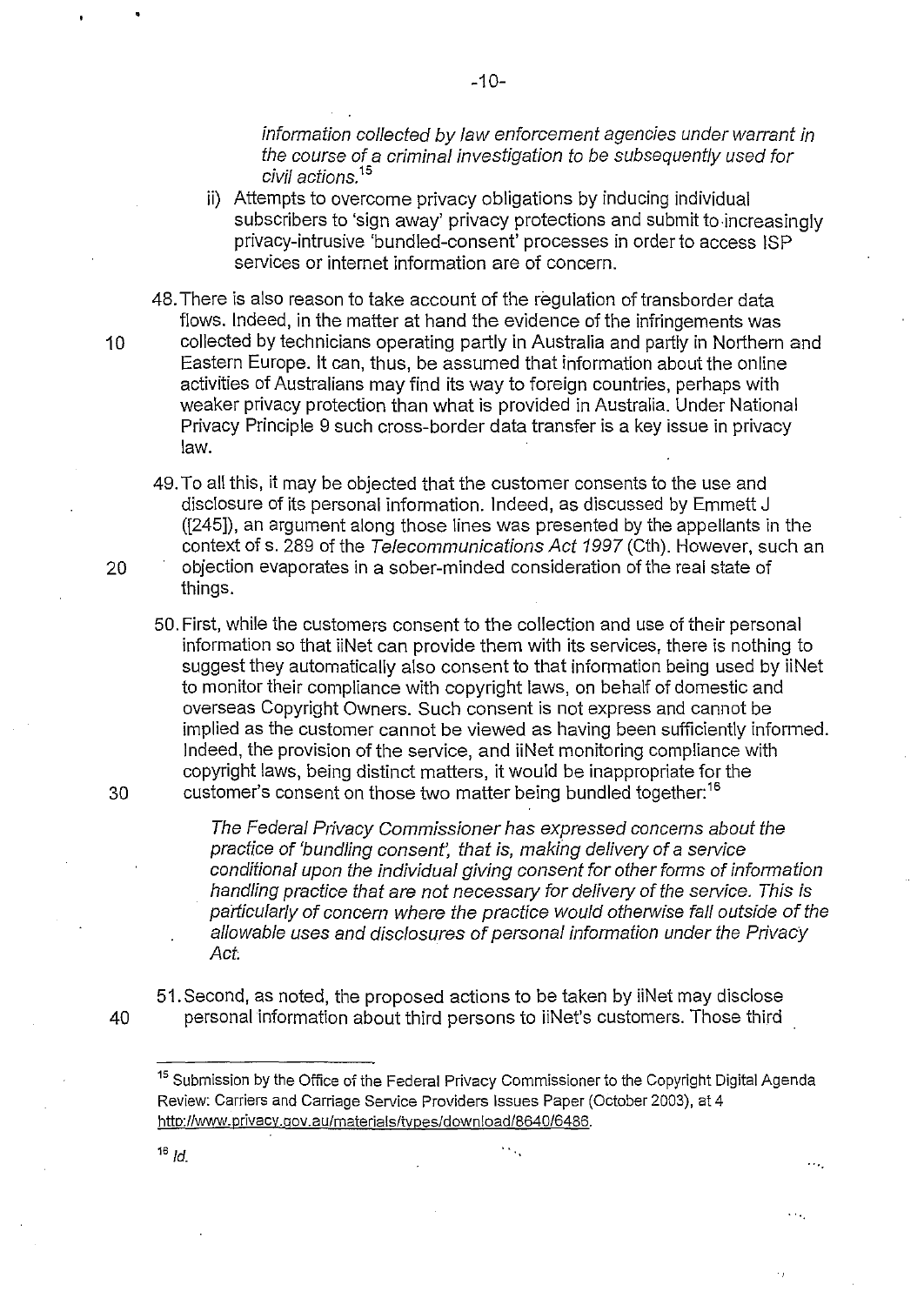persons have not entered into any contractual relationship with iiNet and are, thus, unlikely to have provided consent.

52. A Court ruling favouring the appellants will doubtlessly encourage further, potentially more extensive and intrusive, data collection and use by Copyright Owners and other private organisations acting on their behalf. It is hard to imagine how the Australian public's legitimate privacy interests will be catered for in case of such a development.

# Correct application of Moorhouse<sup>17</sup> and s. **101(1A)**

- 10 53. The standard applied in determining when an ISP must act where a rights holder brings attention to an alleged infringement will inevitably have privacy implications. Put simply, the lower that standard is set, the greater the privacy risks.
	- 54. The appellants have identified an area of uncertainty in pointing to the fact that, s. 101(1A) does not provide any quidance as to the level of knowledge that is required for a party being found to have authorised an infringement. They contend that Emmett J and Nicholas J both erred in conflating the question of the requisite degree of knowledge and the question of what steps iiNet reasonably could take.
- 20 55.Jt is the APF's submission that neither the honourable Emmett J, nor the honourable Nicholas J, erred in this regard. In fact, the APF submits that the question of the requisite degree of knowledge and the question of what steps an JSP reasonably can take, are intimately connected and that, on a careful reading, there is nothing in Moorhouse that stands in the way of the approaches adopted by Emmett J and Nicholas J in this regard.
- 56. Plainly, a high degree of knowledge. of the primary infringement is required where the steps taken involve highly intrusive acts such as the suspension or termination of a customer's Internet access. In contrast, where the step to be taken is merely the placing of a copyright notice at an appropriate location, a 30 lower degree of knowledge of the primary infringement may be required.
	- 57.1f these submissions are accepted, there is nothing in the appellants' arguments that stands in the way of a more privacy-friendly solution being found.
	- 58. Taking account of the principles established in Moorhouse, and having regard to the wording of s. 101(1A), the APF submits that it is open to the Court to conclude that an ISP can be asked to do no more to discourage copyright infringements than what iiNet already is doing.
- 59.Jt is the APF's submission that, if, in order to avoid being held to have authorised copyright infringements, an ISP is required to take further steps 40 where provided with adequate evidence to give it actual knowledge of a specific infringement, it could only be required to send the relevant customer a

*'!t* 

•

# -11-

<sup>&</sup>lt;sup>17</sup> University of New South Wales v Moorhouse (1975) 133 CLR 1.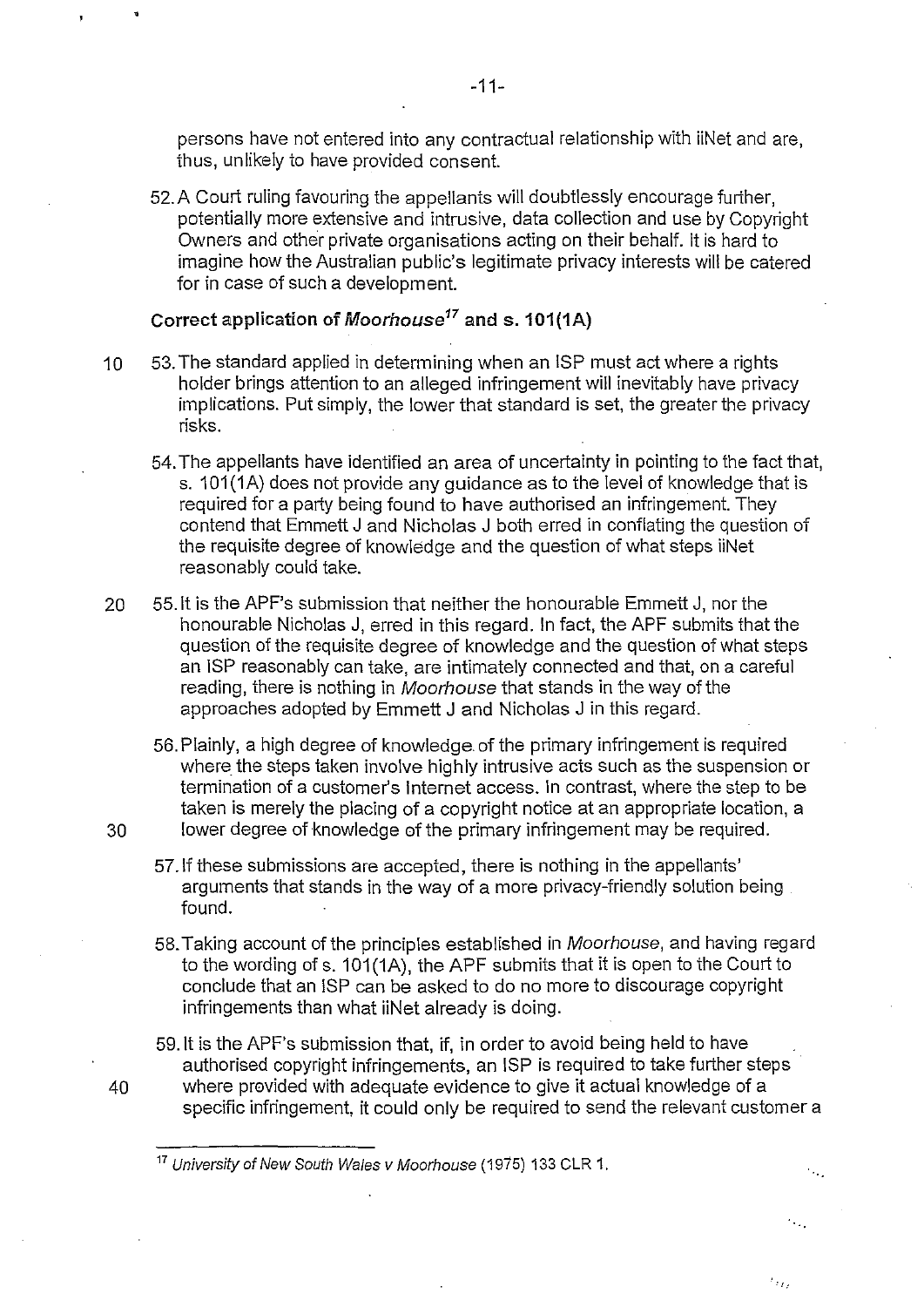reminder of its obligations in relation to copyright. To avoid being privacy invasive, and to avoid adding materially to the ISP's costs, such a reminder should be generic. An ISP cannot reasonably be required to take any other steps until the infringement has been proved in a court or admitted by the relevant customer.

60. Finally on this issue, in their submissions, the appellants point to the fact that iiNet, from time to time, "suspended or terminated subscriber's accounts on the basis of non-payment of fees" ([8]). The relevance of this, in determining what reasonable steps iiNet should take **in** response to the alleged copyright 10 infringements, is limited. Proving the non-payment of fees involves no thirdparty collection and use of the customer's personal information. Nor does it involve the potential disclosure of third~party personal information, by the ISP to the customer, as would be the case where the infringement was carried out by somebody other than the customer.

# **The honourable Emmett J's test**

61. The honourable Emmett J articulated a test for determining when it "would be reasonable for iiNet to take steps within the meaning of s 101(1A)(c) to suspend or terminate a customer's account" ([210]). In that test, focus is 20 essentially placed on:

> (a) iiNet having been "provided with unequivocal and cogent evidence of the alleged primary acts of infringement by use of the iiNet service in question";

> (b) the customer having received sufficient-notice and having had adequate possibilities for disputing the claim; and

(c) the Copyright Owners having undertaken:

to reimburse iiNet for the reasonable cost of verifying the particulars of the 30 primary acts of infringement a!leged and of establishing and maintaining a regime to monitor the use of the iiNet service to determine whether further acts of infringements occur, and to indemnify iiNet in respect of any liability reasonably incurred by iiNet as a consequence of mistakenly suspending or terminating a service on the basis of allegations made by the copyright owner.

62. Should the Court embrace this test, it is respectfully submitted that at least two additional elements should be added. First, the Copyright Owners should also be required to show that they have undertaken an adequate Privacy Impact 40 Assessment ("PIA') in relation to their method of collecting the evidence. A guide which should assist the Copyright Owners in meeting this obligation was published in 2010 by the Office of the Privacy Commissioner, and further guidance can be gained e.g. from Dr Roger Clarke's article "An evaluation of privacy impact assessment guidance documents" (International Data Privacy Law (2011) 1(2): 111-120)).

63. The reasonableness of ISPs requesting evidence of a PIA is apparent from the fact that the ISP will be deemed to have collected the personal information

•

 $t$  +  $t$   $_1$ 

 $\sim$  .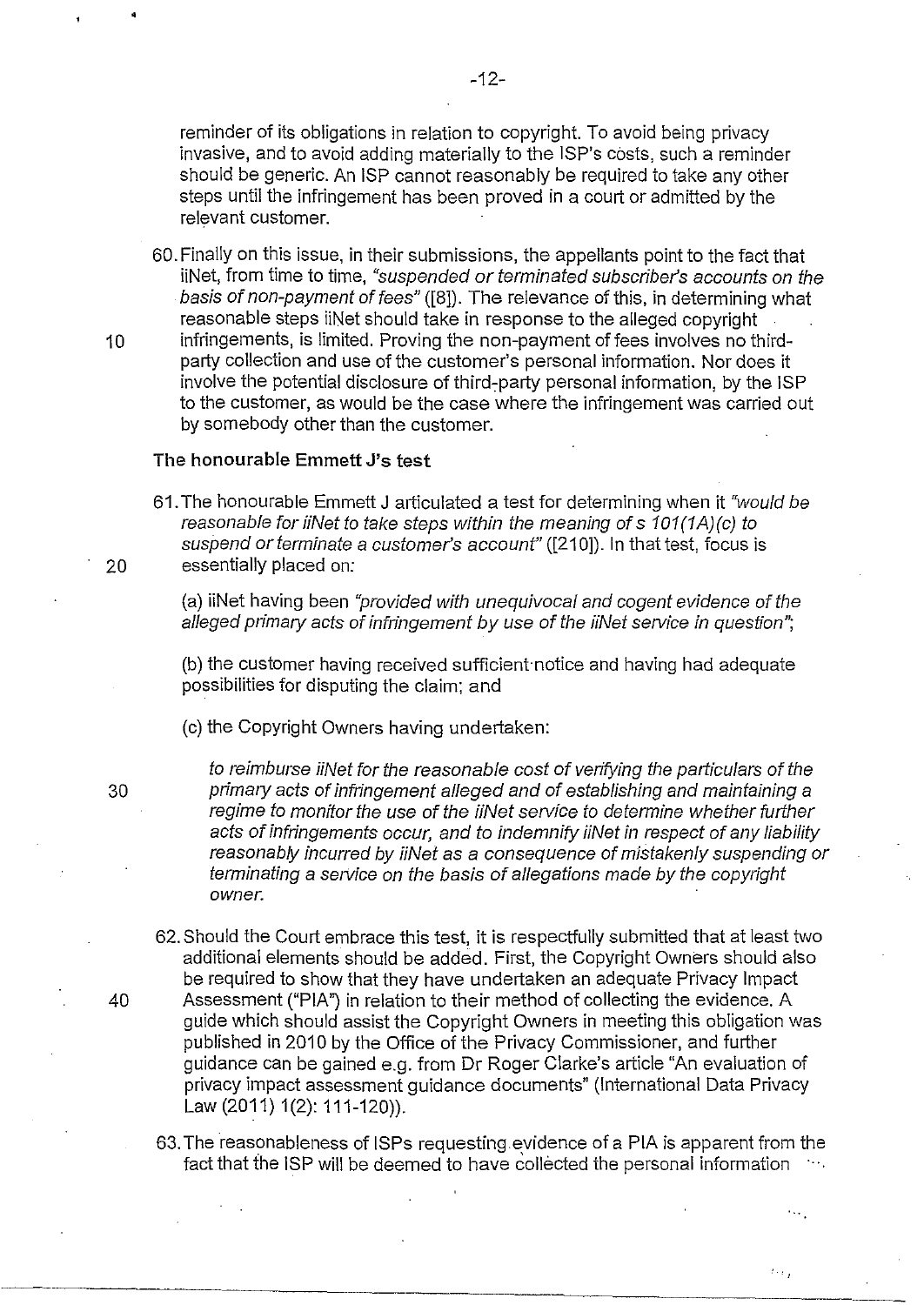provided by the Copyright Owners and will have a responsibility under the Privacy Act 1988 (Cth) to ensure its accuracy (National Privacy Principle 3), and as well that collection was "by lawful and fair means and not in an unreasonably intrusive way'' (National Privacy Principle 1.2).

64. Second, the honourable Emmett J's test clearly anticipates claims being made against the ISPs by aggrieved customers wrongly accused of infringements. In that context, account must be had of the emerging statutory right of action for privacy violations (and/or the emerging tortious right of action for intrusion of privacy or breach of confidence previously envisaged by this Court in ABC v

- 10 Lenah Game Meats (2001) 185 ALR 1).<sup>18</sup> It does not require any great deal of imagination to foresee such actions (possibly coupled with claims of defamation) being taken against an JSP who acts on a flawed infringement notice.
	- 65. While there can be no doubt an aggrieved customers wrongly accused of infringements must have a right to take action against the ISP, it would seem more efficient for such claims to be allowed to also be made directly against the Copyright Owners as the source of the flawed allegations.

#### Conclusions

- 20 66. Ultimately, it is the APF's submission that ISPs are poorly placed to assume the role that the Copyright Owners wish to impose upon them. As recently noted by the Organisation for Economic Co-operation and Development ("OECD"): 'fl. critical role of Internet intermediaries is to establish trust, including through protection of user privacy."<sup>19</sup> Procedural fairness, and the need to minimise the risk of e.g. privacy abuse, requires the party assessing whether or not a person has engaged in copyright infringements to be a disinterested party in the matters it deals with. This is particularly so were a finding of guilt may result in the offender effectively being cut off from key aspects of society by being unable to gain Internet access.
- 30 67. There is no reason to assume that the Australian public trusts their JSPs to act as judge and jury, determining whether they have infringed copyright. After all, it would be absurd to suggest that JSPs are disinterested parties in such inquiries if they can be held to have authorised the infringement if they fail to find an offender guilty. No one would accept a legal system where judges who failed to convict an offender had to carry the sentence in the offender's place. And a system that does not contain sufficient procedural fairness in the hands of trained judges could hardly be appropriate in the hands of an organisation in the private sector.
- 68. Under the system sought by the appellants, ISPs would be likely to err on the 40 side of caution so as to avoid the risk of being held to have authorised copyright infringements. Thus, it cannot be expected that privacy

•

н.

<sup>&</sup>lt;sup>18</sup> Commonwealth Government's issues paper, A Commonwealth Statutory Cause of Action for Serious Invasion of Privacy (23 September 2011) http://www.dpmc.gov.au/privacy/causeofaction/. <sup>19</sup> Organisation for Economic Co-operation and Development, The economic and social role of internet intermediaries (April2010), at 8 http://www.o'ecd.orgldataoecdl4914/44949023.odf.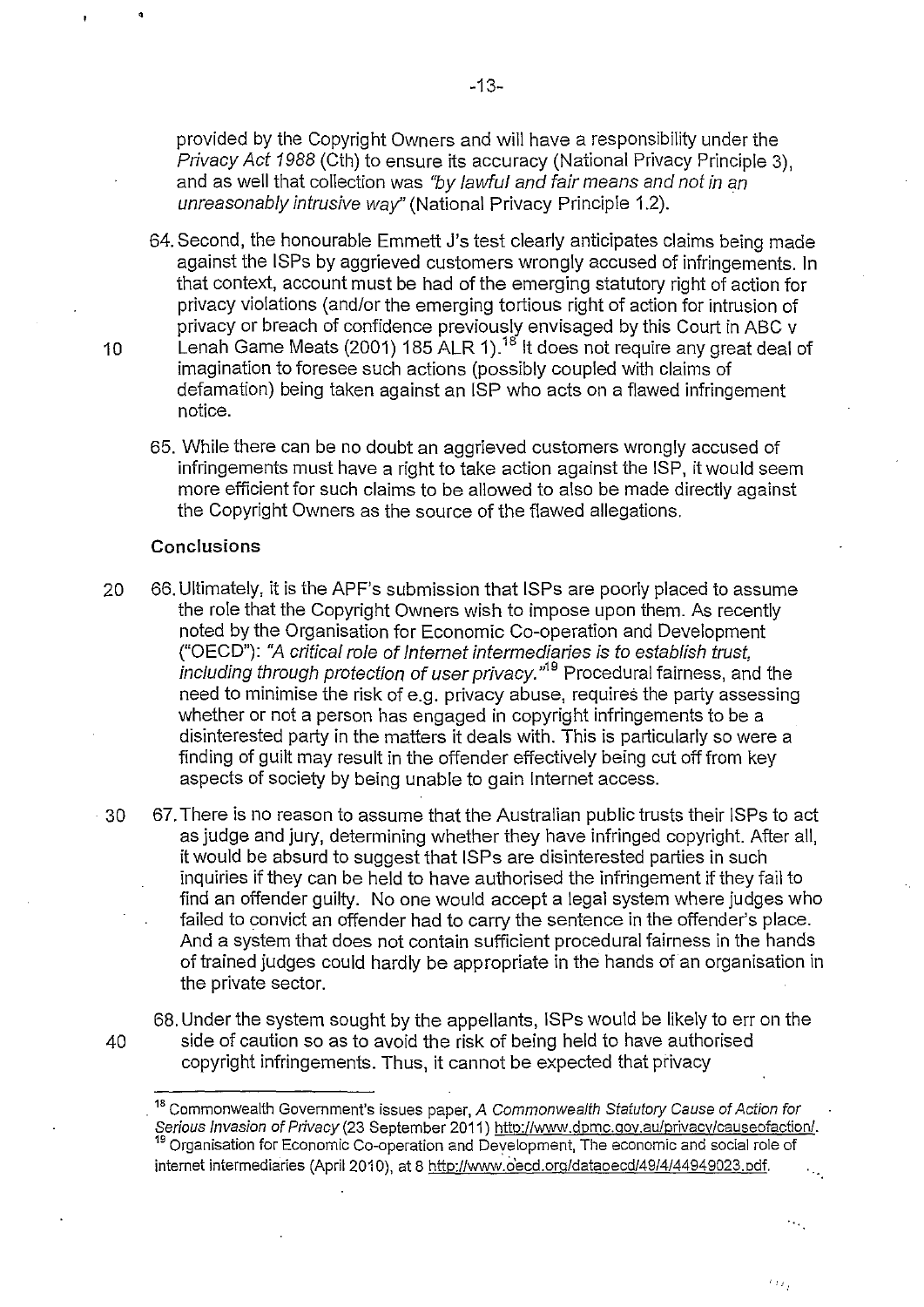considerations, and other matters such as procedural fairness, would be given due weight in the ISPs' inquiry into the guilt of their customers.

- 69. The appellants seek to fundamentally change the nature of the relationship of the JSP (and their professional engineering staff) to their customer, from one who is simply paid to provide services and otherwise act in the customer's interests, to a relationship where, under threat of imposition of liability for infringement of the commercial rights of would-be litigants largely based outside the jurisdiction, the JSP is still paid and provides services, but in addition also provides unpaid surveillance and/or evidence collection services 10 for those foreign litigants and acts against the interests of the customer upon allegations made by the foreign litigants, who chooses not to pursue legal remedies open to it that would test the evidence and law in a court. Such a fundamental and punitive change in the role of the JSP as intermediary should not be contemplated without consideration of all factors affecting reasonableness and necessity, including alternative options at each point in the argument.
- 70. Our submissions have sought to highlight that the Court's decision as to the matters of the appeal will impact on the day to day privacy of virtually every person in Australia. While it would seem eccentric to deny that the Copyright 20 Owners have a legitimate claim to pursue their financial interest, it must be remembered that those financial interest cannot be given greater weight than the interest of upholding an adequate level of protection for the fundamental human right to be shielded from privacy violations.
	- · 71. With the Internet being a near perfect tool for surveillance and monitoring, privacy must be tended with care in every decision that impacts upon it, if our fundamental human right of privacy is to be preserved in modern society.

30

#### Dated 6 October 2011

Name: Dr Dan Svantesson, Vice-Chair, Australian Privacy Foundation Telephone: (07) 55951418 Facsimile: (07) 5595 1011 Email: vicechair2@privacy.org.au

•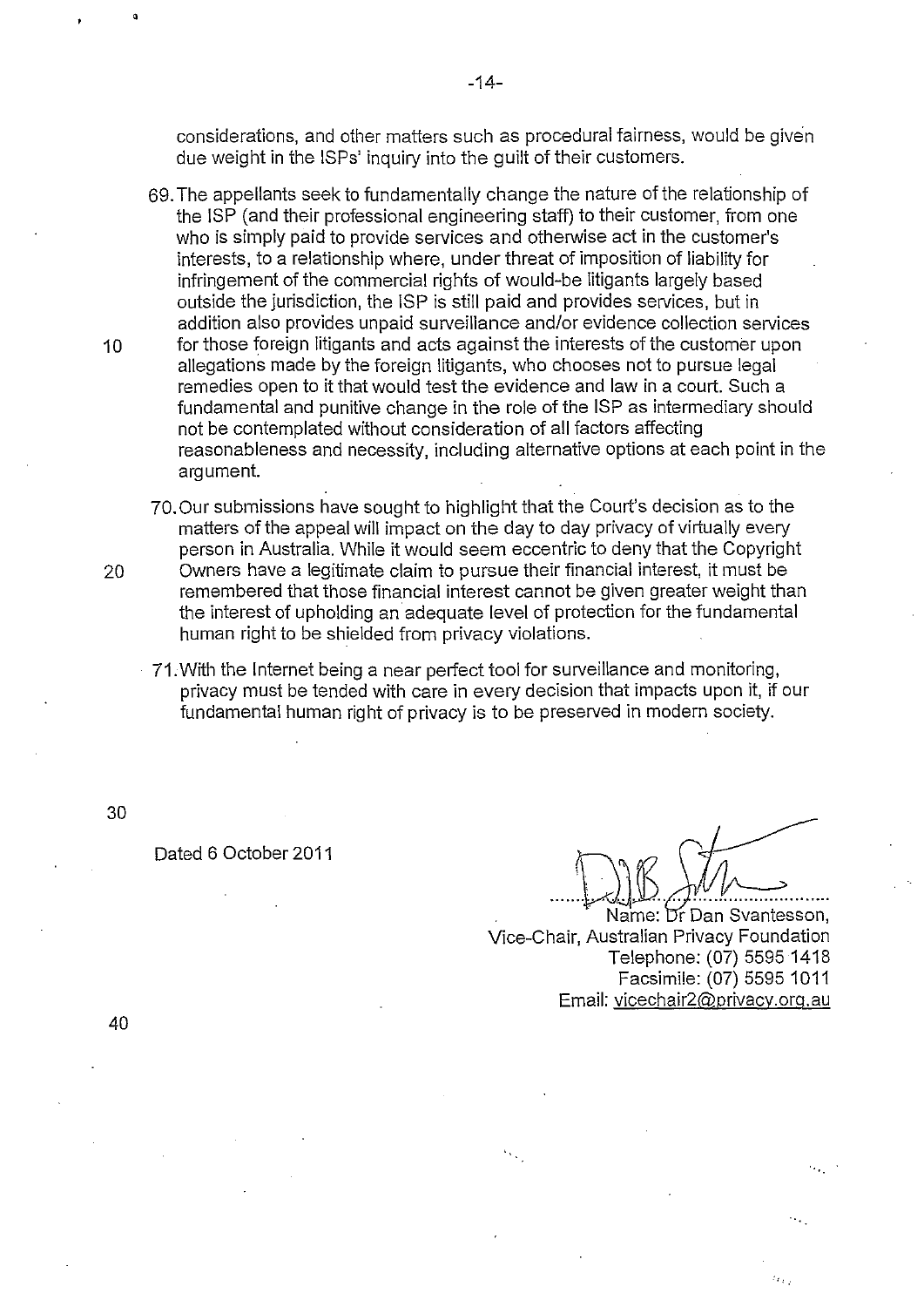#### ANNEXURE A

-15-

#### Relevant statutory provisions

#### Privacy Act 1988 (Cth)

#### 6 Interpretation

10

 $\overline{A}$ 

personal information means information or an opinion (including information or an opinion forming part of a database), whether true or not, and whether recorded in a material form or not, about an individual whose identity is apparent, or can reasonably be ascertained, from the information or opinion.

#### sensitive information means:

(a) information or an opinion about an individual's:

- (i) racial or ethnic origin; or
- (ii) political opinions; or
- (iii) membership of a political association; or
- (iv) religious beliefs or affiliations; or
- (v) philosophical beliefs; or
- (vi) membership of a professional or trade association; or
- · (vii) membership of a trade union; or
- (viii) sexual preferences or practices; or
- (ix) criminal record;
- that is also personal information; or
- (b) health information about an individual; or
- (c) genetic information about an individual that is not otherwise health information.

#### National Privacy Principle 1 - Collection

- 1.1 An organisation must not collect personal information unless the information is necessary for one or more of its functions or activities.
- 1.2 An organisation must collect personal information only by lawful and fair means and not in an unreasonably intrusive way.
- 1.3 At or before the time (or, if that is not practicable, as soon as practicable 40 after) an organisation collects personal information about an individual from the individual, the organisation must take reasonable steps to ensure that the individual is aware of:
	- (a) the identity of the organisation and how to contact it; and
	- (b) the fact that he or she is able to gain access to the information; and

ЧV.

20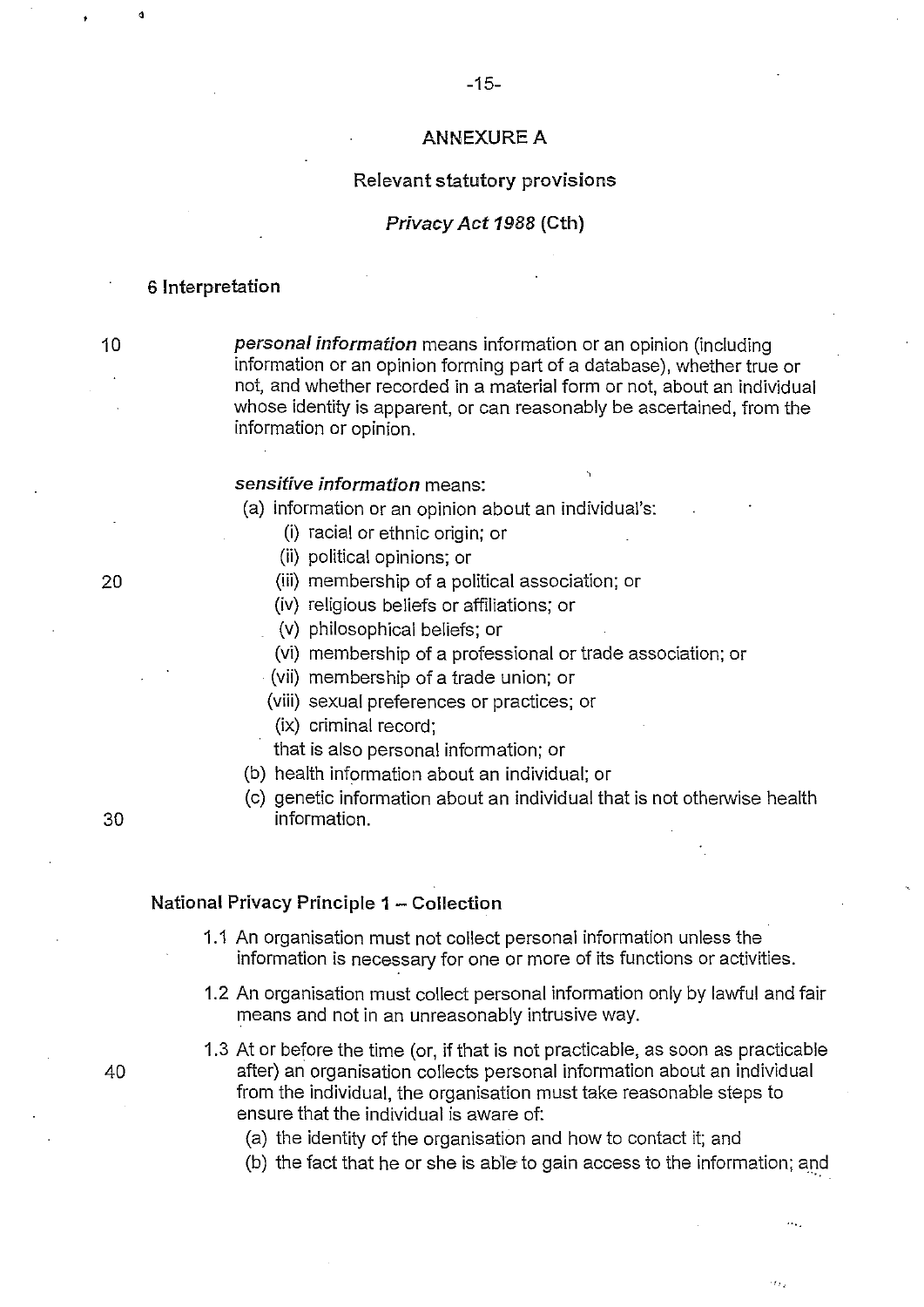- (d) the organisations (or the types of organisations) to which the organisation usually discloses information of that kind; and
- (e) any law that requires the particular information to be collected; and
- (f) the main consequences (if any) for the individual if all or part of the information is not provided.
- 1.4 If it is reasonable and practicable to do so, an organisation must collect personal information about an individual only from that individual.
- 1.5 If an organisation collects personal information about an individual from 10 someone else, it must take reasonable steps to ensure that the individual is or has been made aware of the matters listed in subclause 1.3 except to the extent that making the individual aware of the matters would pose a serious threat to the life or health of any individual.

#### National Privacy Principle 2- Use and disclosure

- 2.1 An organisation must not use or disclose personal information about an individual for a purpose (the secondary purpose) other than the primary purpose of collection unless:
	- (a) both of the following apply:
- 20 (i) the secondary purpose is related to the primary purpose of collection and, if the personal information is sensitive information, directly related to the primary purpose of collection;
	- (ii) the individual would reasonably expect the organisation to use or disclose the information for the secondary purpose; or
	- (b) the individual has consented to the use or disclosure; or
	- (c) if the information is not sensitive information and the use of the information is for the secondary purpose of direct marketing:
- (i) it is impracticable for the organisation to seek the individual's 30 consent before that particular use; and
	- (ii) the organisation will not charge the individual for giving effect to a request by the individual to the organisation not to receive direct marketing communications; and
	- (iii) the individual has not made a request to the organisation not to receive direct marketing communications; and
	- (iv) in each direct marketing communication with the individual, the organisation draws to the individual's attention, or prominently . displays a notice, that he or she may express a wish not to receive any further direct marketing communications; and
- 40 (v) each written direct marketing communication by the organisation with the individual (up to and including the communication that involves the use) sets out the organisation's business address and telephone number and, if the communication with the individual is made by fax, telex or

•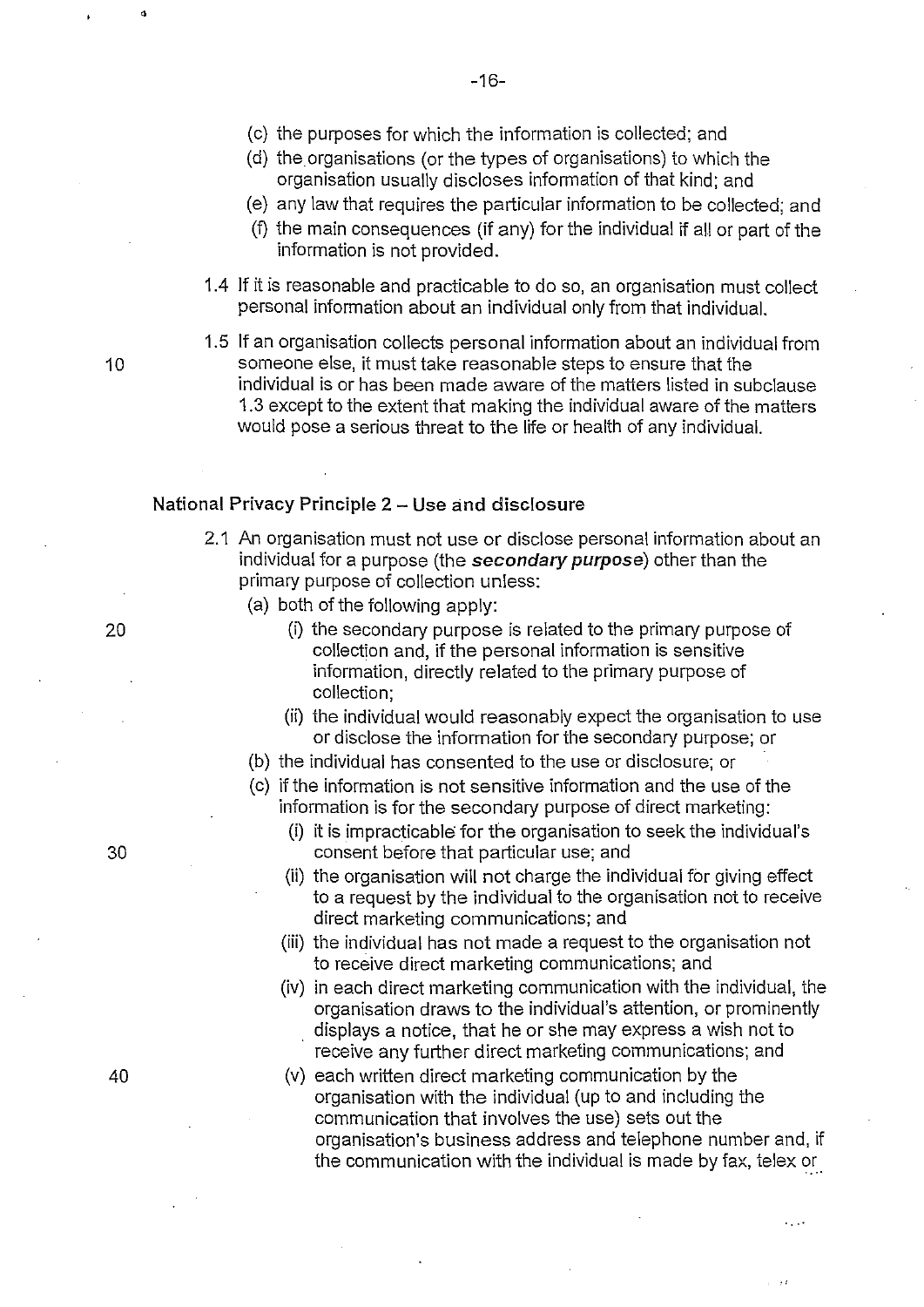other electronic means, a number or address at which the organisation can be directly contacted electronically; or

- (d) if the information is health information and the use or disclosure is necessary for research, or the compilation or analysis of statistics, relevant to public health or public safety:
	- (i) it is impracticable for the organisation to seek the individual's consent before the use or disclosure; and
	- (ii) the use or disclosure is conducted in accordance with guidelines approved by the Commissioner under section 95A for the purposes of this subparagraph; and
		- (iii) in the case of disclosure—the organisation reasonably believes that the recipient of the health information will not disclose the health information, or personal information derived from the health information; or
- (e) the organisation reasonably believes that the use or disclosure is necessary to lessen or prevent:
	- (i) a serious and imminent threat to an individual's life; health or safety; or
	- (ii) a serious threat to public health or public safety; or
- (ea) if the information is genetic information and the organisation has obtained the genetic information in the course of providing a health service to the individual:
	- (i) the organisation reasonably believes that the use or disclosure is necessary to lessen or prevent a serious threat to the life, health or safety (whether or not the threat is imminent) of an individual who is a genetic relative of the individual to whom the genetic information relates; and
	- (ii) the use or disclosure is conducted in accordance with guidelines approved by the Commissioner under section 95AA for the purposes of this subparagraph; and
	- (iii) in the case of disclosure—the recipient of the genetic information is a genetic relative of the individual; or
	- (f) the organisation has reason to suspect that unlawful activity has been, is being or may be engaged in, and uses or discloses the personal information as a necessary part of its investigation of the matter or in reporting its concerns to relevant persons or authorities; or
	- (g) the use or disclosure is required or authorised by or under Jaw; or
	- (h) the organisation reasonably believes that the use or disclosure is reasonably necessary for one or more of the following by or on behalf of an enforcement body:
		- (i) the prevention, detection, investigation, prosecution or punishment of criminal offences, breaches of a law imposing a penalty or sanction or breaches of a prescribed law;
		- (ii) the enforcement of laws relating to the confiscation of the proceeds of crime;
		- (iii) the protection of the public revenue;

20

10

30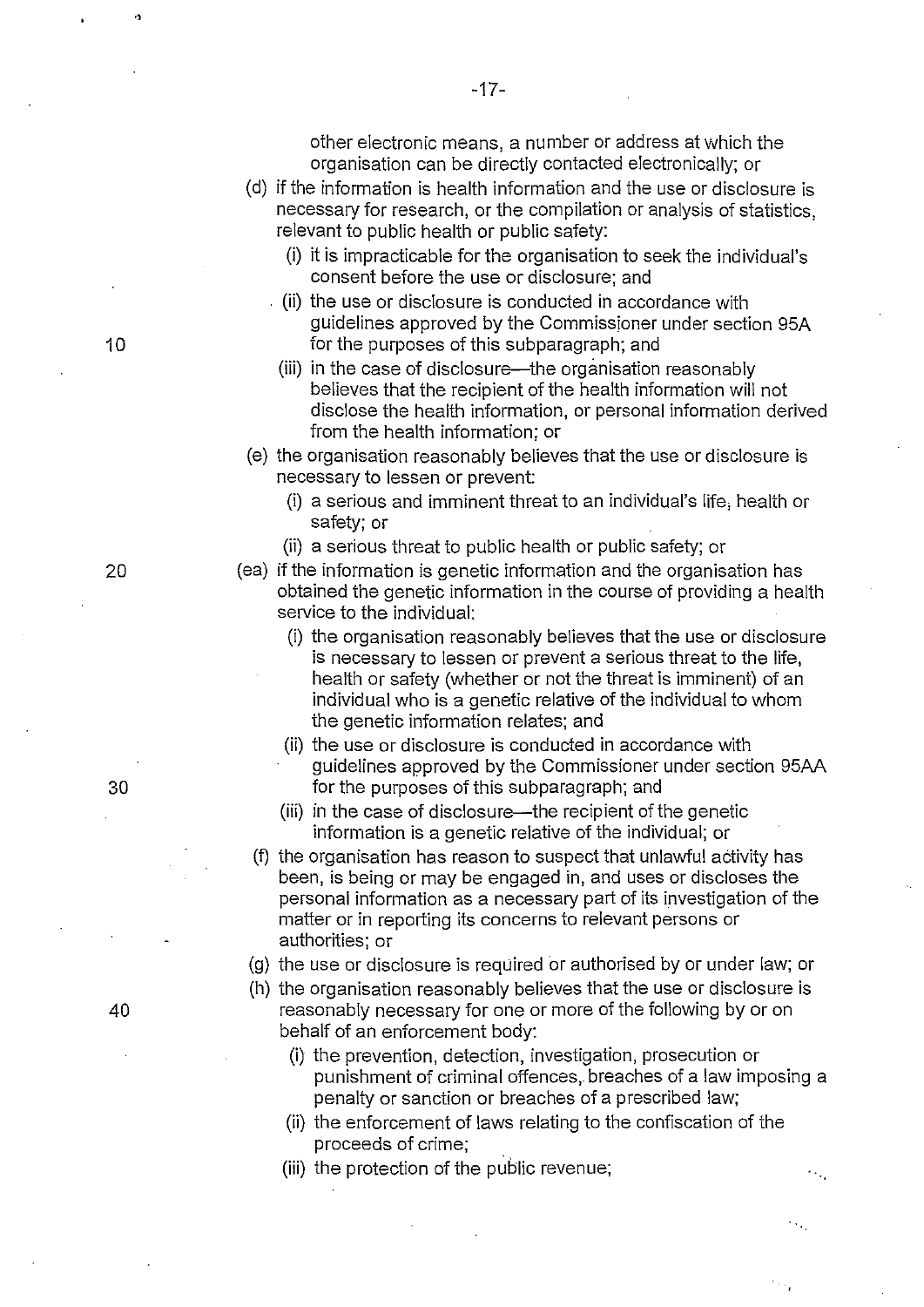- (iv) the prevention, detection, investigation or remedying of seriously improper conduct or prescribed conduct;
- (v) the preparation for, or conduct of, proceedings before any court or tribunal, or implementation of the orders of a court or tribunal.
- Note 1: It is not intended to deter organisations from lawfully co-operating with agencies performing law enforcement functions in the performance of their functions.
- Note 2: Subclause 2.1 does not override any existing legal obligations not to disclose personal information. Nothing in subclause 2.1 requires an organisation to disclose personal information; an organisation is always entitled not to disclose personal information in the absence of a legal obligation to disclose it.
- Note 3: An organisation is also subject to the requirements of National Privacy Principle 9 if it transfers personal information to a person in a foreign country.
- 2.2 If an organisation uses or discloses personal information under paragraph 2.1 (h), it must make a written note of the use or disclosure.
- 2.3 Subclause 2.1 operates in relation to personal information that an 20 comports are in that is a body corporate has collected from a related body corporate as if the organisation's primary purpose of collection of the information were the primary purpose for which the related body corporate collected the information.
	- 2.4 Despite subclause 2.1, an organisation that provides a health service to an individual may disclose health information about the individual to a person who is responsible for the individual if:
		- (a) the individual:
			- (i) is physically or legally incapable of giving consent to the disclosure; or
- 30 (ii) physically cannot communicate consent to the disclosure; and
	- (b) a natural person (the **carer)** providing the health service for the organisation is satisfied that either:
		- · (i) the disclosure is necessary to provide appropriate care or treatment of the individual; or
		- (ii) the disclosure is made for compassionate reasons; and
	- (c) the disclosure is not contrary to any wish:
		- (i) expressed by the individual before the individual became unable to give or communicate consent; and
- (ii) of which the carer is aware, or of which the carer could 40 reasonably be expected to be aware; and
	- (d) the disclosure is limited to the extent reasonable and necessary for a purpose mentioned in paragraph (b).
	- 2.5 For the purposes of subclause 2,4, a person is *responsible* for an individual if the person is: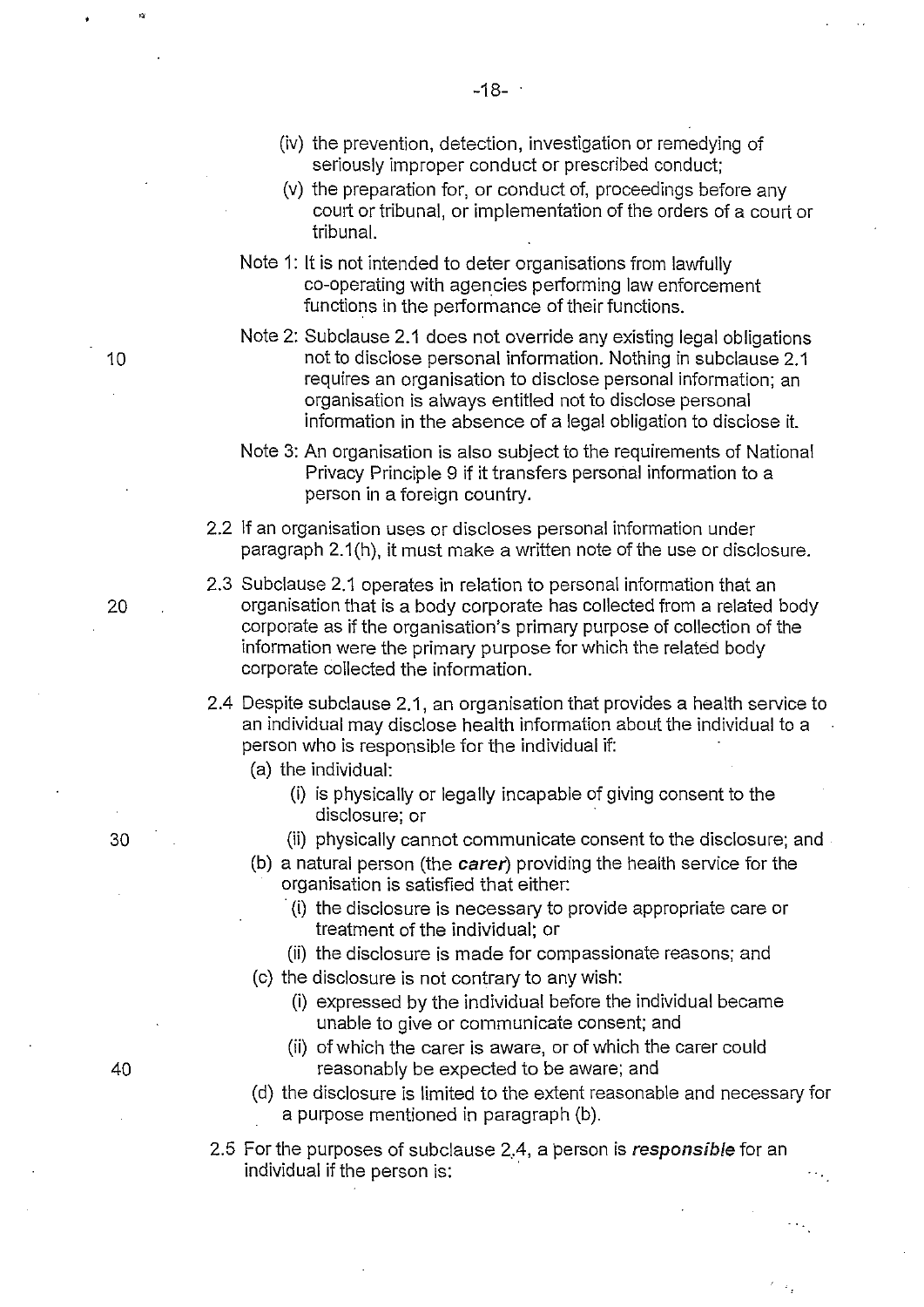- (a) a parent of the individual; or
- (b) a child or sibling of the individual and at least 18 years old; or
- (c) a spouse or de facto partner of the individual; or
- (d) a relative of the individual, at least 18 years old and a member of the individual's household; or
- (e) a guardian of the individual; or
- (f) exercising an enduring power of attorney granted by the individual that is exercisable in relation to decisions about the individual's health; or
- (g) a person who has an intimate personal relationship with the individual; or
- (h) a person nominated by the individual to be contacted in case of emergency.
- 2.6 In subclause 2.5:

child: without limiting who is a child of an individual for the purposes of this clause, each of the following is the *child* of an individual:

- (a) an adopted child, stepchild, exnuptial child or foster child of the individual; and
- (b) someone who is a child of the individual within the meaning of the Family Law Act 1975.

de facto partner has the meaning given by the Acts Interpretation Act 1901.

parent. without limiting who is a parent of an individual for the purposes of this clause, someone is the *parent* of an individual if the individual is his or her child because of the definition of *child* in this subclause.

relative of an individual means a grandparent, grandchild, uncle, aunt, nephew or niece, of the individual.

sibling of an individual includes a half-brother, half-sister, adoptive brother, adoptive sister, step-brother, step-sister, foster-brother and foster-sister, of the individual.

stepchild: without limiting who is a stepchild of an individual for the purposes of this clause, someone is the *stepchild* of an individual if he or she would be the individual's stepchild except that the individual is not legally married to the individual's de facto partner.

- 2.7 For the purposes of the definition of relative in subclause 2.6, relationships to an individual may also be traced to or through another individual who is:
	- (a) a de facto partner of the first individual; or
- (b) the child of the first individual because of the definition of child in 40 that subclause.

 $\overline{f}$ 

2.8 For the purposes of the definition of *sibling* in subclause 2.6, an individual is also a sibling of another individual if a relationship referred

10

20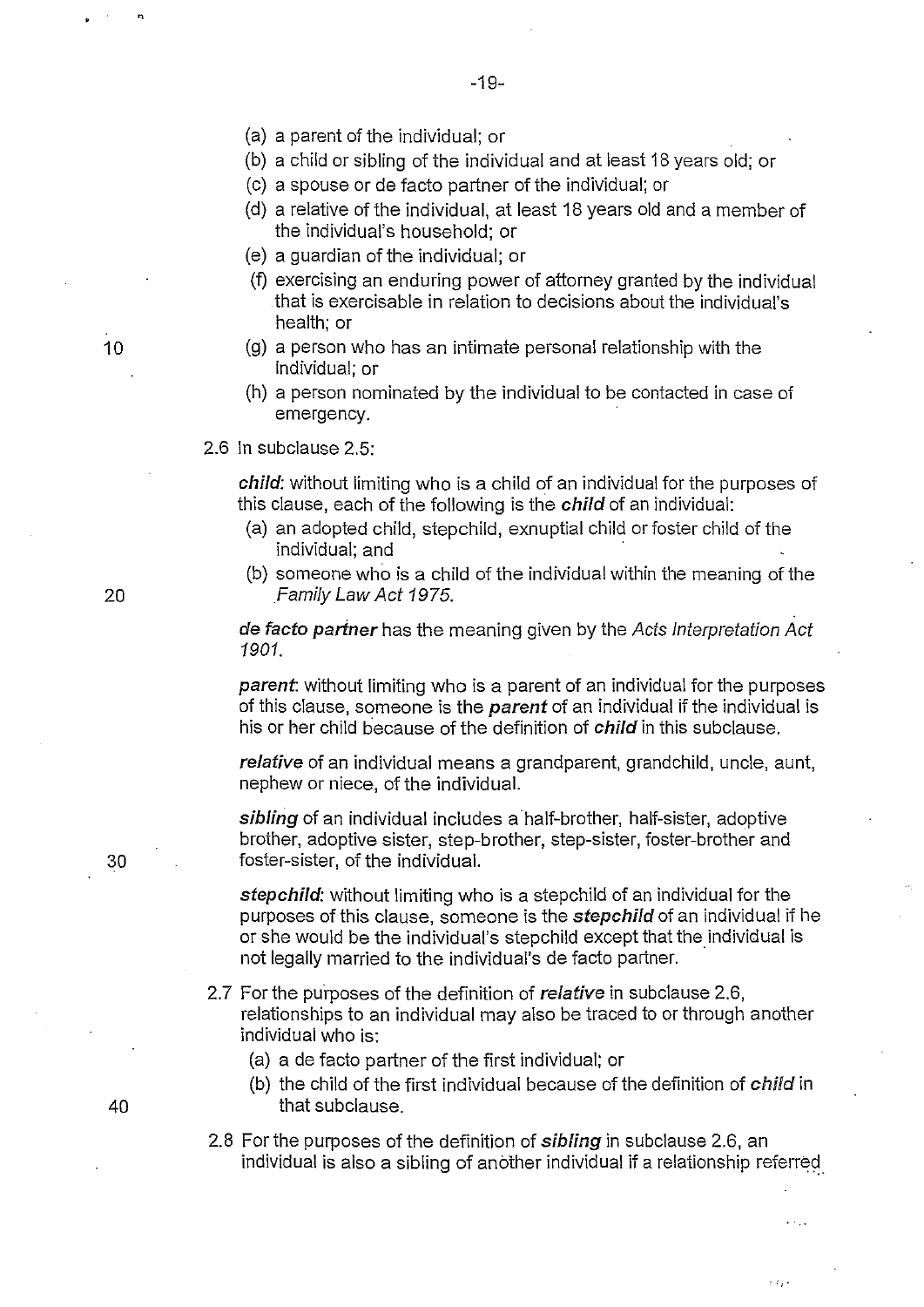to in that definition can be traced through a parent of either or both of them.

# National Privacy Principle 3- Data quality

·An organisation must take reasonable steps to make sure that the personal information it collects, uses or discloses is accurate, complete and up-to-date.

#### 10 National Privacy Principle 9- Transborder data flows

An organisation in Australia or an external Territory may transfer personal information about an individual to someone (other than the organisation or the individual) who is in a foreign country only if:

- (a) the organisation reasonably believes that the recipient of the information is subject to a law, binding scheme or contract which effectively upholds principles for fair handling of the information that are substantially similar to the National Privacy Principles; or
- (b) the individual consents to the transfer; or
- (c) the transfer is necessary for the performance of a contract between 20 the individual and the organisation, or for the implementation of pre-contractual measures taken in response to the individual's request; or
	- (d) the transfer is necessary for the conclusion or performance of a contract concluded in the interest of the individual between the organisation and a third party; or
	- (e) all of the following apply:
		- (i) the transfer is for the benefit of the individual;
		- (ii) it is impracticable to obtain the consent of the individual to that transfer;
- 30 (iii) if it were practicable to obtain such consent, the individual would be likely to give it; or
	- (f) the organisation has taken reasonable steps to ensure that the information which it has transferred will not be held, used or disclosed by the recipient of the information inconsistently with the National Privacy Principles.

''

#### National Privacy Principle 10 - Sensitive information

- 10.1 An organisation must not collect sensitive information about an individual unless:
- 
- 40 (a) the individual has consented; or
	- (b) the collection is required by law; or  $\frac{1}{2}$

শ<br>|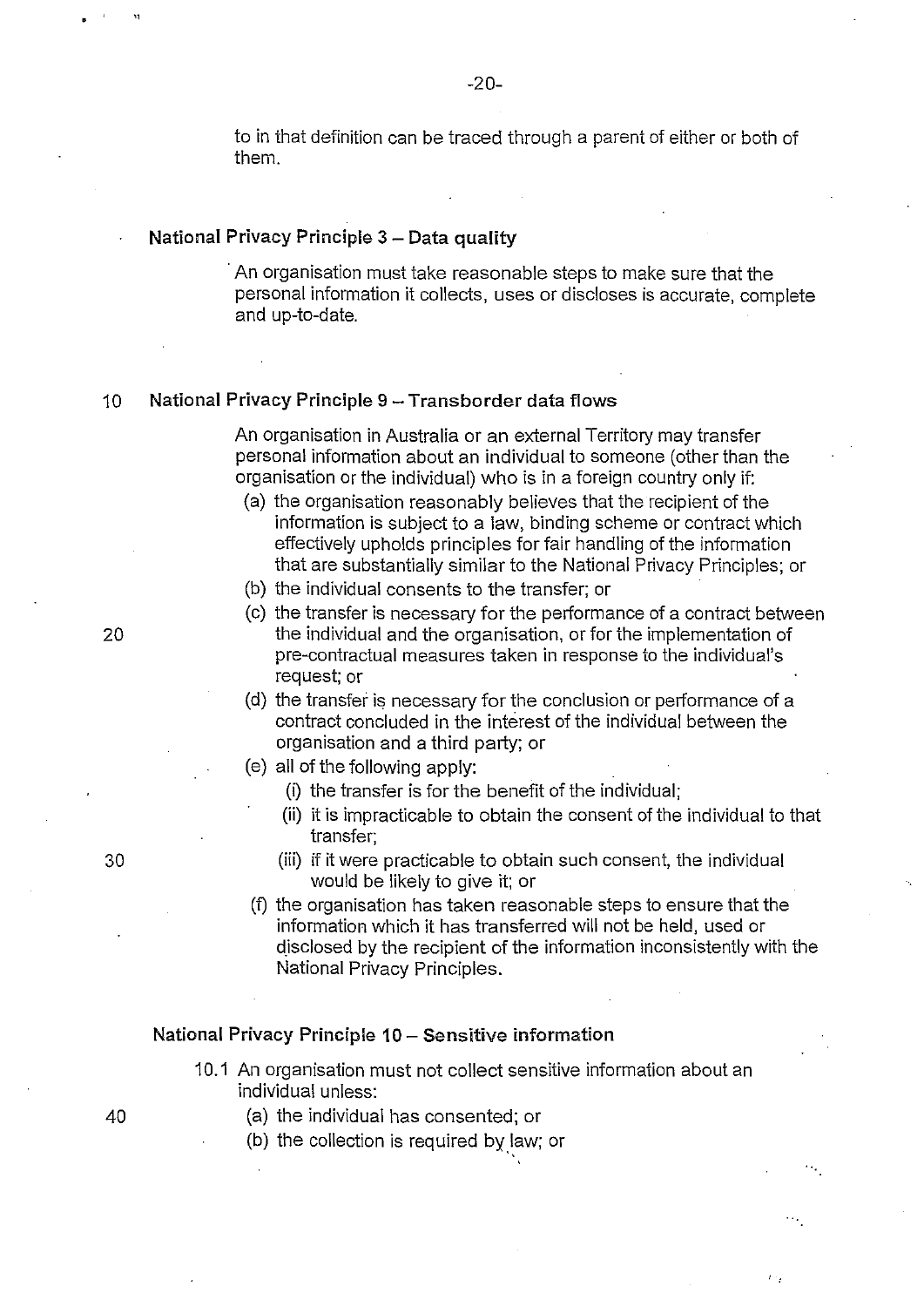- (c) the collection is necessary to prevent or lessen a serious and imminent threat to the life or health of any individual, where the individual whom the information concerns:
	- (i) is physically or legally incapable of giving consent to the collection; or
	- (ii) physically cannot communicate consent to the collection; or
- (d) if the information is collected in the course of the activities of a non-profit organisation—the following conditions are satisfied:
	- (i) the information relates solely to the members of the organisation or to individuals who have regular contact with it in connection with its activities;
	- (ii) at or before the time of collecting the information, the organisation undertakes to the individual whom the information concerns that the organisation will not disclose the information without the individual's consent; or
- (e) the collection is necessary for the establishment, exercise or defence of a legal or equitable claim.
- 10.2 Despite subclause 10.1, an organisation may collect health information about an individual if:
	- (a) the information is necessary to provide a health service to the individual; and
	- (b) the information is collected:
		- (i) as required'or authorised by or under law (other than this Act); or
		- (ii) in accordance with rules established by competent health or medical bodies that deal with obligations of professional confidentiality which bind the organisation.
- 10.3 Despite subclause 10.1, an organisation may collect health information about an individual if: .
- 30 (a) the collection is necessary for any of the following purposes:
	- (i) research relevant to public health or public safety;
	- (ii) the compilation or analysis of statistics relevant to public health or public safety;
	- (iii) the management, funding or monitoring of a health service; and
	- (b) that purpose cannot be served by the collection of information that does not identify the individual or from which the individual's identity cannot reasonably be ascertained; and
- (c) it is impracticable for the organisation to seek the individual's 40 consent to the collection; and
	- (d) the information is collected:
		- (i) as required by law (other than this Act); or
		- (ii) in accordance with rules established by competent health or medical bodies that deal with obligations of professional .confidentiality which bind the organisation; or

pe b

20

10

 $\mathbf{r}$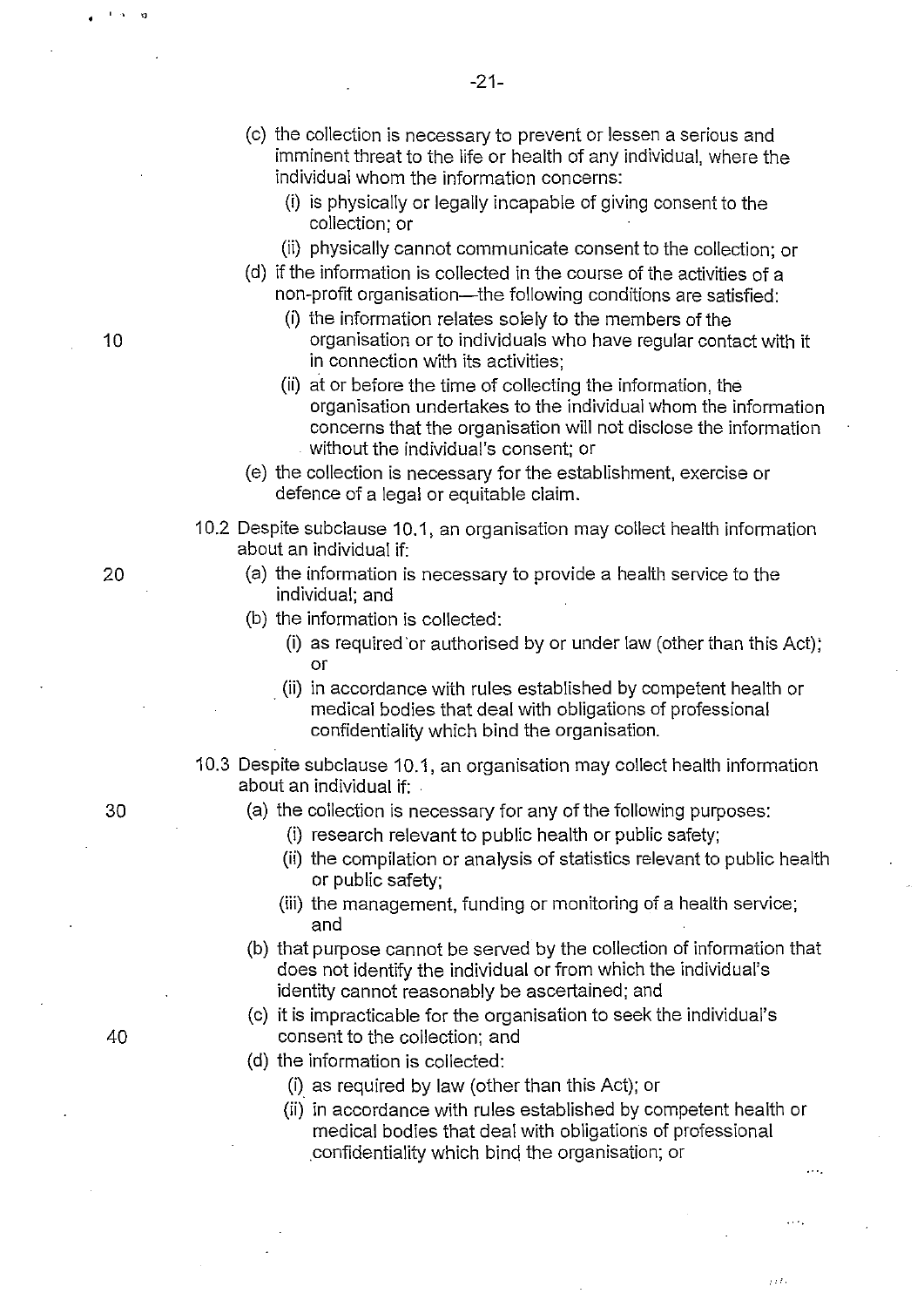- (iii) in accordance with guidelines approved by the Commissioner under section 95A for the purposes of this subparagraph.
- 10.4 If an organisation collects health information about an individual in accordance with subclause 10.3, the organisation must take reasonable steps to permanently de-identify the information before the organisation discloses it.
- 10.5 In this clause:

**non-profit organisation** means a non-profit organisation that has only racial, ethnic, political, religious, philosophical, professional, trade, or trade union aims.

 $\Delta$  .

....

 $\hat{r}$  ,  $\hat{r}$  ,

 $\sim$  .

10

**0 1 ' \'7**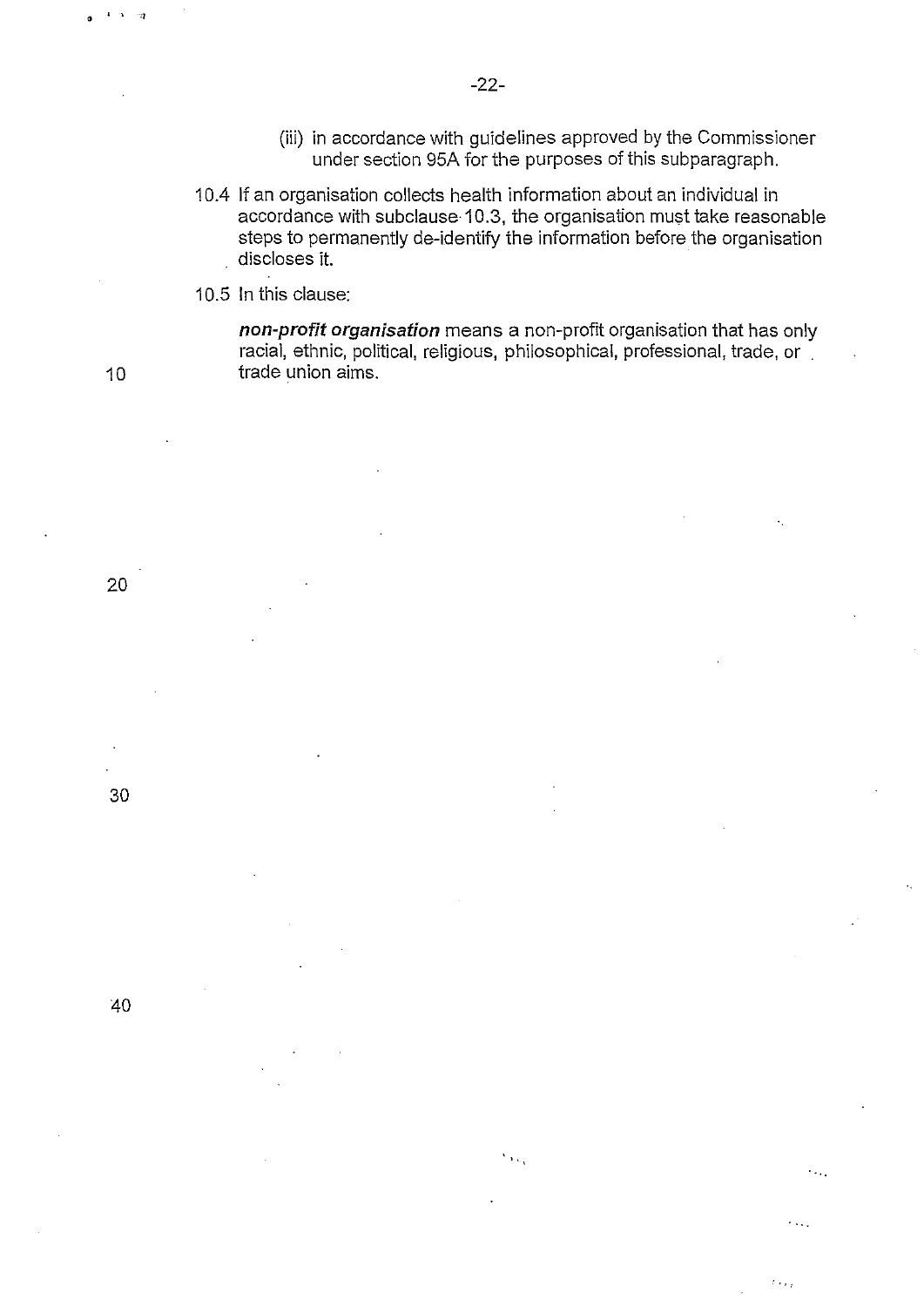### SCHEDULE 1

# SECOND TO THIRTY-FOURTH APPELLANTS

PARAMOUNT PICTURES CORPORATION Third Applicant

DISNEY ENTERPRISES, INC

Fifth Applicant

TWENTIETH CENTURY FOX FILM CORPORATION Seventh Applicant

> BUENA VISTA HOME ENTERTAINMENT, INC. Ninth Applicant

UNIVERSAL PICTURES (AUSTRALASIA) PTY LTD

Eleventh Applicant

UNIVERSAL PICTURES INTERNATIONAL B.V Thirteenth Applicant

> RINGERIKE GMBH &COKG Fifteenth Applicant

MDBF ZWEITE FILMGESELLSCHAFT MBH & CO KG

Seventeenth Applicant

NBC STUDIOS, INC

Nineteenth Applicant

UNIVERSAL CITY STUDIOS LLP

d ' ' -d

Second Applicant

WARNER BROS. ENTERTAINMENT INC Fourth Applicant

COLUMBIA PICTURES INDUSTRIES, INC Sixth Applicant

PARAMOUNT HOME ENTERTAINMENT (AUSTRALASIA) Eighth Applicant

TWENTIETH CENTURY FOX FILM CORPORATION (AUSTRALIA) PTY LIMITED Tenth Applicant

> VILLAGE ROADSHOW FILMS (BVI) LTD Twelfth Applicant

UNIVERSAL CITY STUDIOS PRODUCTIONS LLLP Fourteenth Applicant

INTERNATIONALE FILMPRODUKTION BLACKBIRD VIERTE GMBH & CO KG Sixteenth Applicant

INTERNATIONALE FILMPRODUKTION RICHTER GMBH & COKG Eighteenth Applicant